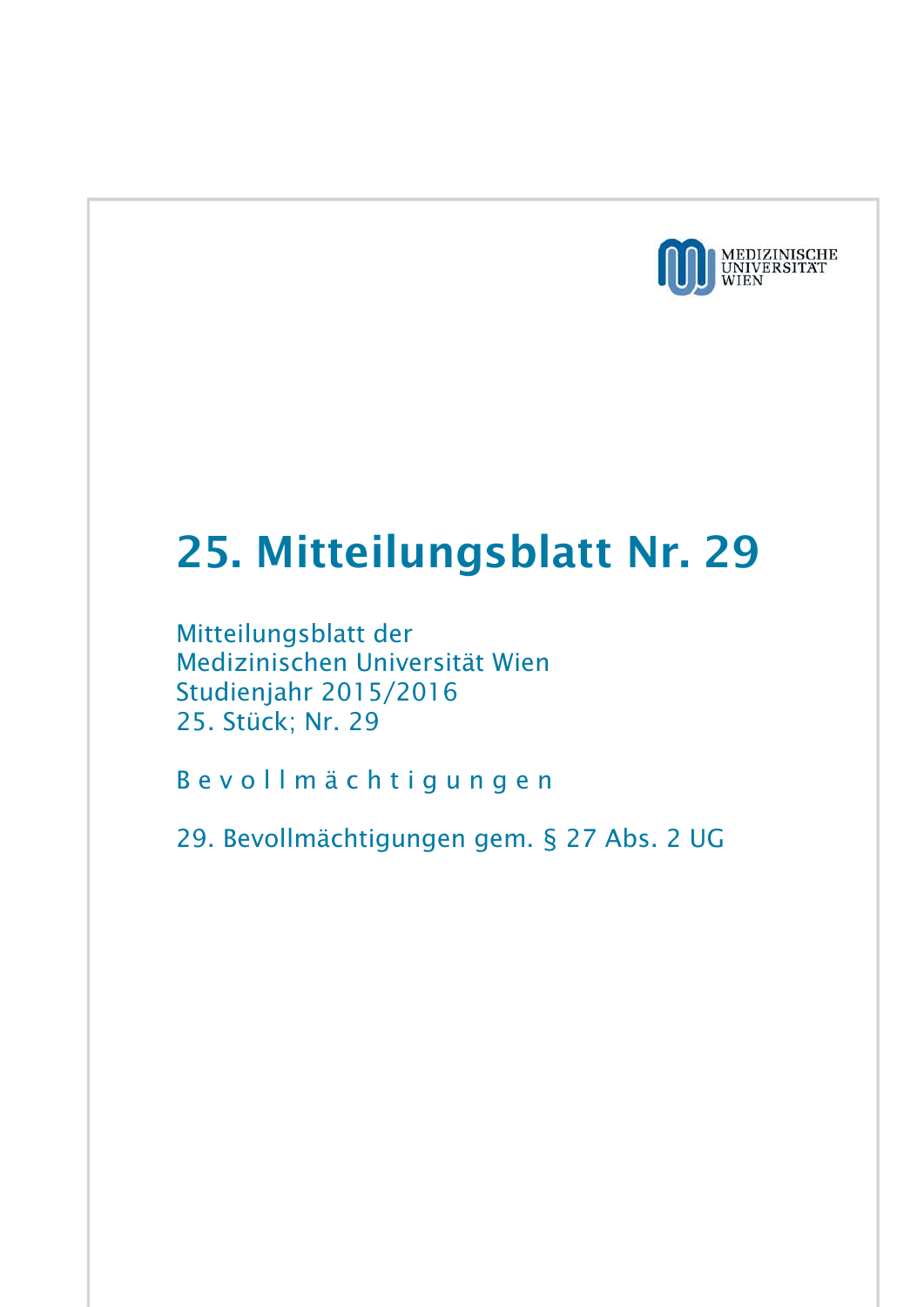## 29. Bevollmächtigungen gemäß § 27 Abs. 2 UG

Gemäß § 27 Abs. 2 UG werden folgende Bevollmächtigungen erteilt: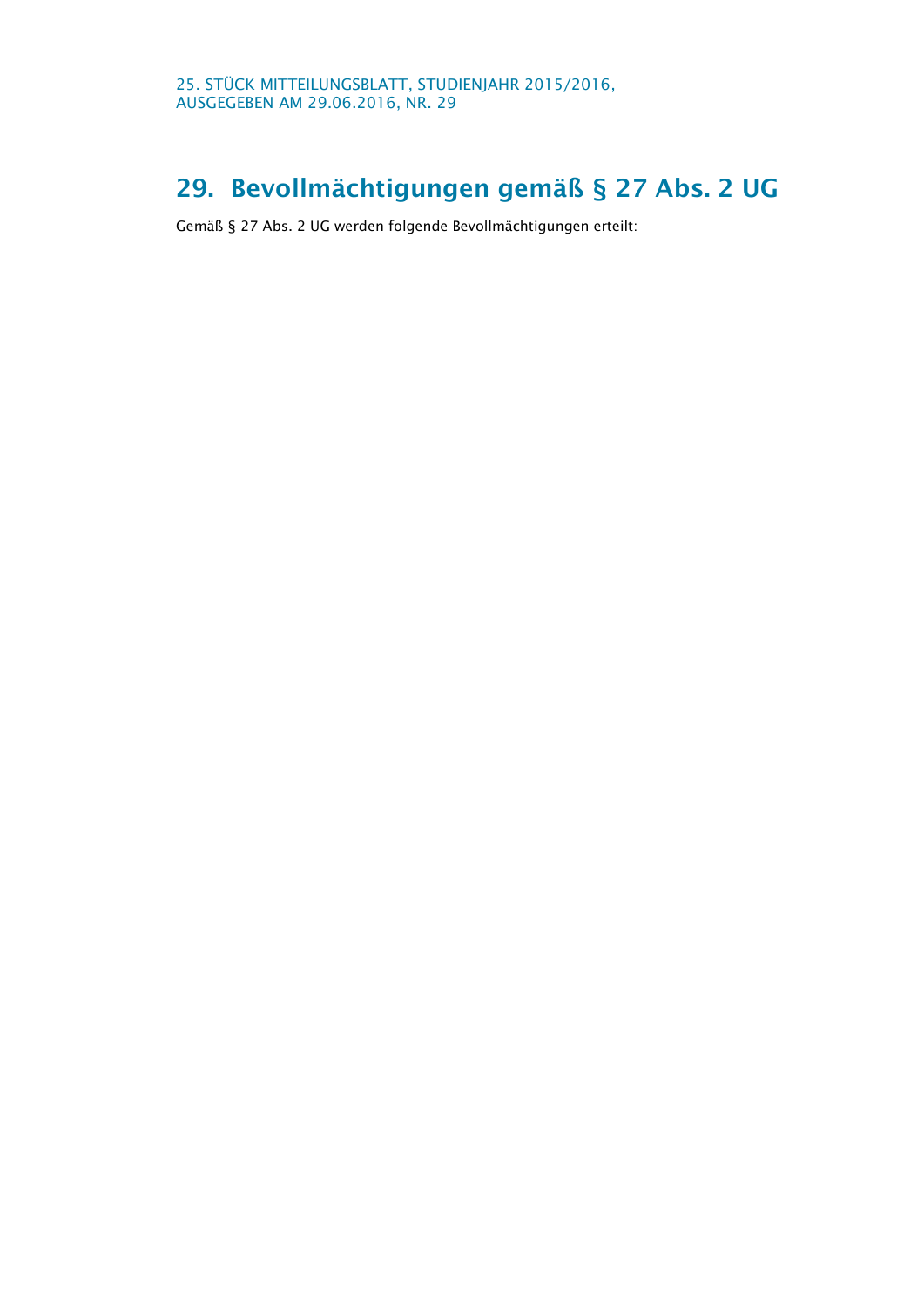| Auftrag    | <b>Titel des Projekts</b>                                                                                                                                                                                                                                                                                                                                              | Projektleiter                                                                | Organisationseinheit                                                                                                        |
|------------|------------------------------------------------------------------------------------------------------------------------------------------------------------------------------------------------------------------------------------------------------------------------------------------------------------------------------------------------------------------------|------------------------------------------------------------------------------|-----------------------------------------------------------------------------------------------------------------------------|
| FA793A0323 | Field Study Bay-94                                                                                                                                                                                                                                                                                                                                                     | Ao. Univ.Prof. Dr. Quehenberger Peter                                        | Klinisches Institut für Labormedizin                                                                                        |
| FA791A0713 | Nachweis der EGFR T790M Resistenzmutation in frei zirkulierender Plasma<br>DNA ("liquid biopsy") - Proj.Nr.: AZA-ME-QF-001a                                                                                                                                                                                                                                            | Ao.Univ.-Prof. Dr. Müllauer Leonhard                                         | Klinisches Institut für Pathologie                                                                                          |
| FA791A1110 | A Phase 2b Open-label, Randomized Two-arm Study of Selinexor (KPT-330)<br>with Low Dose Dexamethasone in Patients with Relapsed/Refractory Diffuse<br>Large B-Cell Lymphoma (DLBCL)<br>Zentrum Prof. Jäger - Proj.Nr.: KCP-330-009                                                                                                                                     | Ao.Univ.-Prof. Dr. Simonitsch-Klupp Ingrid                                   | Klinisches Institut für Pathologie                                                                                          |
| FA791A1111 | "A phase II, single arm, multicenter trial to determine the efficacy and safety of<br>CTL019 in adult patients with relapsed or refractory diffuse large B-cell<br>lymphoma (DLBCL)"<br>Zentrum Prof. Jäger - Proj.Nr.: CCTL019C2201                                                                                                                                   | Ao.Univ.-Prof. Dr. Simonitsch-Klupp Ingrid                                   | Klinisches Institut für Pathologie                                                                                          |
| FA791A1112 | "PHASE 1/2 STUDY TO DETERMINE THE SAFETY, PHARMACOKINETICS,<br>AND EFFICACY OF SINGLE AGENT CC-122 AND THE COMBINATIONS OF<br>CC-122 AND RITUXIMAB, CC-122 AND IBRUTINIB, AND CC-122 AND<br>OBINUTUZUMAB IN SUBJECTS WITH RELAPSED/REFRACTORY<br>CHRONIC LYMPHOCYTIC LEUKEMIA/SMALL LYMPHOCYTIC LYMPHOMA"<br>Proj.Nr.: CC-122-CLL-001                                  | Ao.Univ.-Prof. Dr. Simonitsch-Klupp Ingrid                                   | Klinisches Institut für Pathologie                                                                                          |
| FA791A1113 | A Phase IB/II, Open-label Study evaluating the Safety and Pharmacokinetics of<br>GDC-0199 (ABT-199) in Combination with Rituximab ® or Obinutuzumab (G)<br>plus Cyclophosphamide, Doxorubicin, Vincristine, and Prednisone (CHOP) in<br>Patiens with B-cell Non-Hodgkin's Lymphoma (NHL) and DLBCL<br>Zentrum Prof. Jäger - Proj.Nr.: GO27878                          | Ao.Univ.-Prof. Dr. Simonitsch-Klupp Ingrid                                   | Klinisches Institut für Pathologie                                                                                          |
| FA791A2401 | A randomized, Active-Controlles, Partially Blinded, Biomarker Select, Phase III<br>Clinical Trail of Pembrolizumab as Monotherapy and in Conbination with<br>Cisplatin+5-Fluorouracil versus Placebo+Cisplatin+5 Fluorouracil as First-Line<br>Treatment in Subjects with Advanced Gastric or Gastroesophageal Junction<br>(GEJ) Adenocarcinoma - Proj.Nr.: MK3475-062 | Ao.Univ.-Prof. Dr.med.univ. Birner Peter                                     | Klinisches Institut für Pathologie                                                                                          |
| FA791A2201 | EU ALK Activation as a target of TRAanslational Science (ALKATRAS): Break<br>free from cancer - Proj.Nr.: 675712                                                                                                                                                                                                                                                       | Ass.-Prof. Priv.-Doz. Dipl.-Ing. Dr. Merkel Olaf                             | Klinisches Institut für Pathologie                                                                                          |
| FA791A1616 | ,SOLAR-1: A phase III randomized double-blind, placebo controlled study of<br>alpelisib in combination with fulvestrant for men and postmenopausal women<br>with hormone receptor positive, HER2-negative advanced breast cancer which<br>progressed on or after aromatase inhibitor treatment "<br>Zentrum Prof. Singer - Proj.Nr.: CBYL719C2301                      | Assoc. Prof. Priv.-Doz. Dr.med.univ.et scient.med. Bago-Horvath<br>Zsuzsanna | Klinisches Institut für Pathologie                                                                                          |
| FA791A1617 | PALbociclib Colaborative Adjuvant Study<br>Zentrum 04001 - Prof. Gnant - PALLAS                                                                                                                                                                                                                                                                                        | Assoc. Prof. Priv.-Doz. Dr.med.univ.et scient.med. Bago-Horvath<br>Zsuzsanna | Klinisches Institut für Pathologie                                                                                          |
| FA791A1618 | PALbociclib Colaborative Adjuvant Study                                                                                                                                                                                                                                                                                                                                | Assoc. Prof. Priv.-Doz. Dr.med.univ.et scient.med. Bago-Horvath              | Klinisches Institut für Pathologie                                                                                          |
| FA791A2301 | Zentrum 04002 - Prof. Singer - PALLAS<br>"An open-label, multicohort, Phase II Study of MPDL3280A in advanced solid<br>tumors"                                                                                                                                                                                                                                         | Zsuzsanna<br>Dr.med.univ. Herac Merima                                       | Klinisches Institut für Pathologie                                                                                          |
| FA791A1003 | Zentrum Dr. Füreder - Proj.Nr.: MO29518<br>EU RELapses prevENTion in chronic autoimmune disease: common<br>mechanisms and co-morbidities - Proj.Nr.: 668036                                                                                                                                                                                                            | PhD. Ao.Univ.-Prof. Dr.med.univ. Kain Renate                                 | Klinisches Institut für Pathologie                                                                                          |
| FA738A1801 | AKH Vienna Hemodynamic Optimisation Program                                                                                                                                                                                                                                                                                                                            | Ao.Univ.-Prof. Dr.med.univ. Kettner Stephan                                  | Universitätsklinik für Anästhesie, Allgemeine                                                                               |
| FA738A0806 | A prospective, randomised, non-inferiority study of Chloroprocaine 2% and the<br>active control Ropivacaine 0.75% (AstraZeneca) in ultrasound-guided axillary<br>nerve block for short-duration distal upper limb surgery - Proj.Nr.: CRO-14-120                                                                                                                       | Assoc. Prof. Priv.-Doz. Dr.med.univ. MSc. Kimberger Oliver                   | Intensivmedizin und Schmerztherapie<br>Universitätsklinik für Anästhesie, Allgemeine<br>Intensivmedizin und Schmerztherapie |
| FA738C0204 | Investigation of inflammatory parameters in a perioperative closed-meshed                                                                                                                                                                                                                                                                                              | Univ.Prof. Dr. Hiesmayr Jörg Michael                                         | Universitätsklinik für Anästhesie, Allgemeine                                                                               |
| FA746A0415 | standard progress in CPB patients ("ProFil6 Study")"<br>The Efficacy and Sefety of Bimatoprost SR in Patients With Open-angle                                                                                                                                                                                                                                          | Ao, Univ.Prof. Dr. Vass Clemens                                              | Intensivmedizin und Schmerztherapie<br>Universitätsklinik für Augenheilkunde und                                            |
|            | Glaucoma or Ocular Hypertension<br>A randomized, open-label, controlled, multicenter study to compare the efficacy                                                                                                                                                                                                                                                     |                                                                              | Optometrie                                                                                                                  |
| FA746A2002 | and safety of intravitreal ranibizumab with laser therapy in patients with<br>retinopathy of prematurity - Proj.Nr.: CRFB002H2301                                                                                                                                                                                                                                      | Ass.-Prof. Priv.-Doz. Dr. Stifter Eva                                        | Universitätsklinik für Augenheilkunde und<br>Optometrie                                                                     |
| FA746A2401 | PHASE 1/2 STUDY TO DETERMINE THE SAFETY, PHARMACOKINETICS,<br>AND EFFICACY OF SINGLE AGENT CC-122 AND THE COMBINATIONS OF<br>CC-122 AND RITUXIMAB, CC-122 AND IBRUTINIB, AND CC-122 AND<br>OBINUTUZUMAB IN SUBJECTS WITH RELAPSED/REFRACTORY<br>CHRONIC LYMPHOCYTIC LEUKEMIA/SMALL LYMPHOCYTIC LYMPHOMA -<br>Proj.Nr.: CC-122-CLL-001                                  | Assoc. Prof. Priv.-Doz. Dr.med.univ. Schmidinger Gerald                      | Universitätsklinik für Augenheilkunde und<br>Optometrie                                                                     |
| FA746A2402 | Phase 2b Open-Label, Randomized, Two-arm Study Comparing High and Low<br>Dose of Selinexor (KPT-330) in Patients with Relapsed/Refractory Diffuse<br>Large B-Cell Lymphoma (DLBCL)" - Proj.Nr.: KCP-330-009                                                                                                                                                            | Assoc. Prof. Priv.-Doz. Dr.med.univ. Schmidinger Gerald                      | Universitätsklinik für Augenheilkunde und<br>Optometrie                                                                     |
| FA746A0256 | A MULTICENTER, PROSPECTIVE EPIDEMIOLOGIC STUDY OF THE<br>PROGRESSION OF GEOGRAPHIC ATROPHY SECONDARY TO<br>AGE-RELATED MACULAR DEGENERATION                                                                                                                                                                                                                            | Univ.-Prof. Dr.med.univ. Schmidt-Erfurth Ursula                              | Universitätsklinik für Augenheilkunde und<br>Optometrie                                                                     |
| FA746A0257 | Open-label Phase-4 study to examine the change of visionrelated quality of life<br>in subjects with diabetic macular edema (DME) during treatment                                                                                                                                                                                                                      | Univ.-Prof. Dr.med.univ. Schmidt-Erfurth Ursula                              | Universitätsklinik für Augenheilkunde und<br>Optometrie                                                                     |
| FA746A0258 | An open-label, randomized, active-controlled, parallel-group, Phase-3b study of<br>the efficacy, safety, and tolerability of 2 mg aflibercept administered by<br>intravitreal injections using two different treatment regimens to subjects with<br>neovascular age-related macular degeneration (nAMD)                                                                | Univ.-Prof. Dr.med.univ. Schmidt-Erfurth Ursula                              | Universitätsklinik für Augenheilkunde und<br>Optometrie                                                                     |
| FA727A0603 | A multicenter study of apheresis collection of peripheral blood mononuclear<br>cells (PBMC) in patients with CD19 expressing malignancies who could be<br>eligible for a CTL019 clinical research trial                                                                                                                                                                | Ao.Univ.-Prof. Dr.med.univ. Worel Nina                                       | Universitätsklinik für Blutgruppenserologie und<br>Transfusionsmedizin                                                      |
| FA731B0703 | Assessment of histopathological response to combination chemotherapy with<br>Oxaliplatin, Irinotecan, Fluorouracil and Bevacizumab in patients with peritoneal Ao.Univ.-Prof. Dr. Bachleitner-Hofmann Thomas<br>metastasis from colorectal cancer                                                                                                                      |                                                                              | Universitätsklinik für Chirurgie                                                                                            |
| FA731A0104 | Clinical MALDI applications, Part A and C - Proj.Nr.: Project 1.9                                                                                                                                                                                                                                                                                                      | Ao.Univ.-Prof. Mag. Dr. Oehler Rudolf                                        | Universitätsklinik für Chirurgie                                                                                            |
| FA731C1901 | Left Atrial Appendage Study III (LAAOS)<br>Dezellularisierung und Rezellularisierung von humanen Herzklappen für                                                                                                                                                                                                                                                       | Dipl.-Ing. Markus Ferenc                                                     | Universitätsklinik für Chirurgie                                                                                            |
| FA731C1902 | Forschungszwecke (PhD)<br>Thin Absorbent Skin Dressing in Pre- and Postoperative Woundcare in Partial                                                                                                                                                                                                                                                                  | Dipl.-Ing. Markus Ferenc                                                     | Universitätsklinik für Chirurgie                                                                                            |
| FA731F0601 | Thickness Burns - Proj.Nr.: 1.6/17.6.2015                                                                                                                                                                                                                                                                                                                              | PhD. Dr.med.univ. Muschitz Gabriela                                          | Universitätsklinik für Chirurgie                                                                                            |
| FA731C1404 | Multi Center, Prospective, Non-Randomized, Single-Arm Trial Evaluating the<br>Clinical Safety and Performance Of the HeartWare MVAD® System For the<br>Treatment of Advanced Heart Failure                                                                                                                                                                             | Priv.-Doz. Dr. Zimpfer Daniel                                                | Universitätsklinik für Chirurgie                                                                                            |
| FA731B0116 | PALLAS: Eine randomisierte Phase III Studie, die die Verabreichung von<br>Palbociclib zusammen mit endokriner Standardtherapie versus Verabreichung<br>adjuvanter endokriner Standardtherapie allein bei<br>hormonrezeptorpositivem/HER-2negativem frühen Brustkrebs untersucht.                                                                                       | Univ.Prof. Dr. Gnant Michael                                                 | Universitätsklinik für Chirurgie                                                                                            |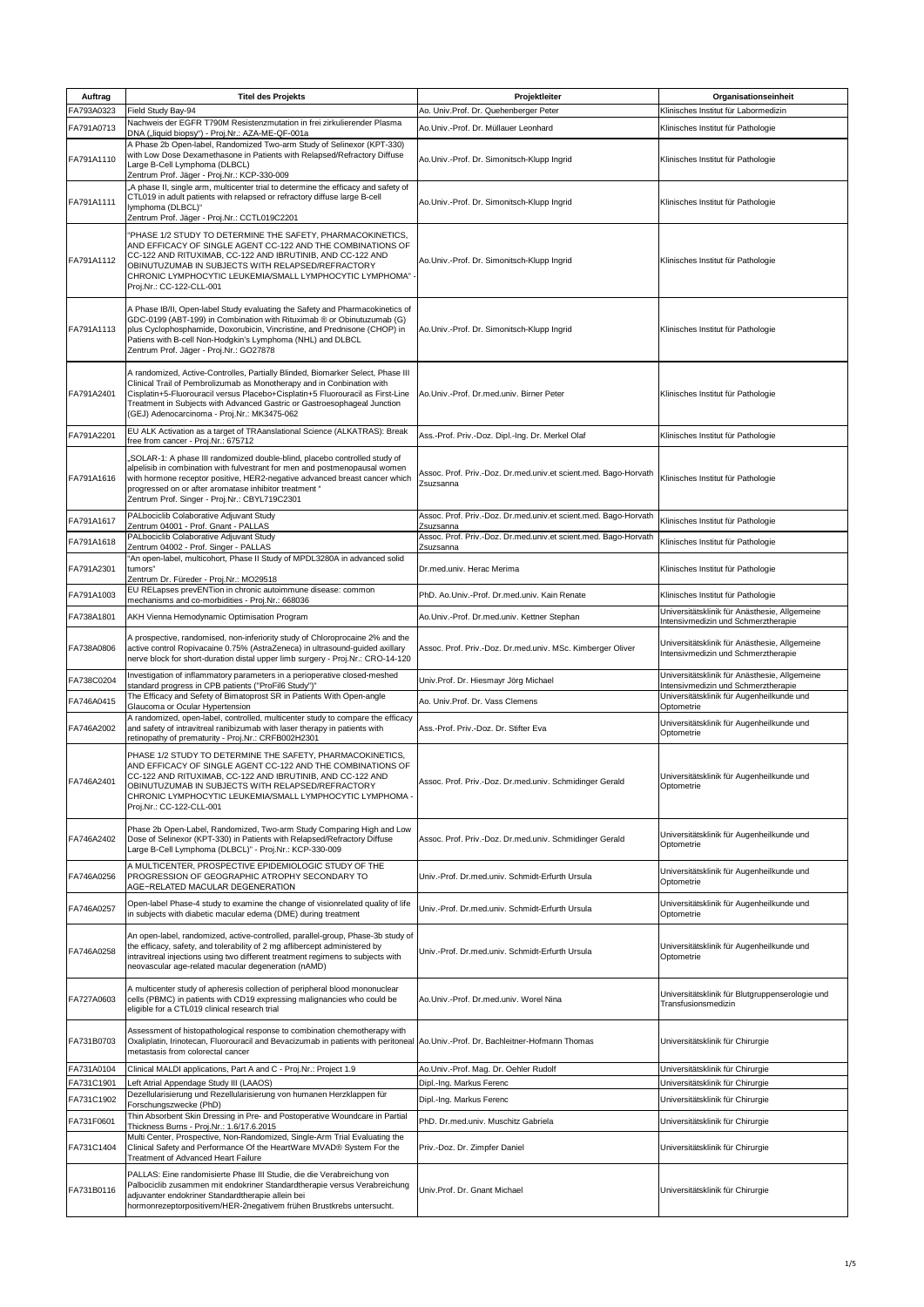| Auftrag    | <b>Titel des Projekts</b>                                                                                                                                                                                                                                                                                                                                              | Projektleiter                                       | Organisationseinheit                    |
|------------|------------------------------------------------------------------------------------------------------------------------------------------------------------------------------------------------------------------------------------------------------------------------------------------------------------------------------------------------------------------------|-----------------------------------------------------|-----------------------------------------|
| FK731B0006 | KOOP FA729A0136 - Safety, tolerability and activity of TNT009 in healthy<br>volunteers and patients with complement-mediated disorders. A single/multiple Univ.Prof. Dr. Gnant Michael<br>ascending dose phase 1 study                                                                                                                                                 |                                                     | Universitätsklinik für Chirurgie        |
| FA731T0103 | The molecular biological signalling of the treprostinil's anti-fibrotic action in<br>idiopathic pulmonary fibrosis (IPF)                                                                                                                                                                                                                                               | Univ.Prof. Dr. Klepetko Walter                      | Universitätsklinik für Chirurgie        |
| FA731E0208 | 'Multicentre, Open Label, Randomized, Two-Arm, Parallel-Group Study To<br>Assess Efficacy and Safety of Envarsus® compared with Tacrolimus Used As<br>Per Current Clinical Practice In The Initial Maintenance Setting In De Novo<br>Kidney Transplant Patients" - Proj.Nr.: CCD-06235AA1-01                                                                           | Univ.-Prof. Dr.med.univ. Wekerle Thomas             | Universitätsklinik für Chirurgie        |
| FA722B1117 | An Observation Srudy to Evaluate the Effectiveness and Safety of Ipilimumab,<br>Administered During the European Expanded Access Programme in Pretreated Ao.Univ.-Prof. Dr.med.univ. Höller Christoph<br>Patients with Advanced (Unresectable of Metastatic Melanoma.                                                                                                  |                                                     | Universitätsklinik für Dermatologie     |
| FA722B1705 | Therapie mit wassergefilterter Infrarot-A (wIRA) Strahlung bei Patienten mit<br>Morphea bzw. sklerotischer GVHD.                                                                                                                                                                                                                                                       | Ao.Univ.-Prof. Dr.med.univ. Tanew-Iliitschew Adrian | Universitätsklinik für Dermatologie     |
| FA751C0126 | Multicenter, open-label, randomized, controlled phase Illclinical trial to evaluate<br>the activity and safety of PM01183 versus PLD or topotecan as control arm in<br>patients with platinum-resistant ovarian cancer - Proj.Nr.: PM01183-C-004-014                                                                                                                   | Ao. Univ.Prof. Dr. Reinthaller Alexander            | Universitätsklinik für Frauenheilkunde  |
| FA751C0509 | Extension Study to evaluate the Long-Term Safety and Efficacy of Elagolix in<br>Subjects with Moderate to Severe Endometriosis-Associated Pain - Proj.Nr.:<br>M12-821                                                                                                                                                                                                  | Ao.Univ.-Prof. Dr.med.univ. Wenzl René              | Universitätsklinik für Frauenheilkunde  |
| FA751C0635 | A randomized phase III trial of Palbociclib with standard adjuvant endocrine<br>therapy versus standard adjuvant endocrine therapy alone for homone receptor<br>positive (HR+) / human epidermal growth factor receptor (HER2)-negative early<br>breast cancer - Proj.Nr.: ABCSG-42, BIG 14-03                                                                         | Univ.-Prof. Dr.med.univ. MPH Singer Christian       | Universitätsklinik für Frauenheilkunde  |
| FA751C0636 | Phase III post-neoadjuvant study evaluating palbociclib, a Cyclin-Dependent<br>Kinase (CDK) 4/6 inhibitor in primary hormone-receptor-positive, HER2-<br>negative breast cancer patients with high relapse risk after standard<br>neoadjuvant treatment - Proj.Nr.: GBG-78; BIG 01-13                                                                                  | Univ.-Prof. Dr.med.univ. MPH Singer Christian       | Universitätsklinik für Frauenheilkunde  |
| FA712A0506 | Test immunomodulating potential of BI-65 in a mouse model of melanoma -<br>Proj.Nr.: CRA132120                                                                                                                                                                                                                                                                         | Ao. Univ.Prof. Mag. Dr. Sibilia Maria               | Universitätsklinik für Innere Medizin I |
| FA711A0158 | Phase II study on pembrolizumab for recurrent primary central nervous system<br>lymphoma (PCNSL) - Proj.Nr.: 52237                                                                                                                                                                                                                                                     | Univ.-Prof. Dr. Dr.h.c. Zielinski Christoph         | Universitätsklinik für Innere Medizin I |
| FA711A0159 | A Randomized, Active-Controlled, Partially Blinded, Biomarker Select, Phase III<br>Clinical Trial of Pembrolizumab as Monotherapy and in Combination with<br>Cisplatin+5-Fluorouracil versus Placebo+Cisplatin+5-Fluorouracil as First-Line<br>Treatment in Subjects with Advanced Gastric or Gastroesophageal Junction<br>(GEJ) Adenocarcinoma - Proj.Nr.: MK3475-062 | Univ.-Prof. Dr. Dr.h.c. Zielinski Christoph         | Universitätsklinik für Innere Medizin I |
| FA711B0568 | A Randomized, Double Blind, Multicenter, Parallel-group, Phase III study to<br>evaluate efficacy and safety of DCVAC/PCa versus Placebo in Men with<br>metastatic Castration Resistant Prostate Cancer eligible for I" line<br>chemotherapy as amended from time to time and incorporated herein by<br>reference - Proj.Nr.: SP005 - SOTIO                             | Univ.-Prof. Dr. Dr.h.c. Zielinski Christoph         | Universitätsklinik für Innere Medizin I |
| FA711B0569 | Non-small cell lung cancer patients with EGFR, ALK, or ROS1 mutations - a<br>registry to collect real-life data                                                                                                                                                                                                                                                        | Univ.-Prof. Dr. Dr.h.c. Zielinski Christoph         | Universitätsklinik für Innere Medizin I |
| FA711B0570 | Erstellung einer Sammlung von Rezepten und Ernährungsempfehlungen für<br>Nexavar®- bzw. Stivarga®-PatientInnen                                                                                                                                                                                                                                                         | Univ.-Prof. Dr. Dr.h.c. Zielinski Christoph         | Universitätsklinik für Innere Medizin I |
| FA711B0571 | A Multi-institutional, Single arm, Two-stage Phase II Trial of Nab-paclitaxel and<br>Gemcitabine for First-line Treatment of Patients with Advanced or Metastatic<br>Cholangiocarcinoma                                                                                                                                                                                | Univ.-Prof. Dr. Dr.h.c. Zielinski Christoph         | Universitätsklinik für Innere Medizin I |
| FA711B0572 | A Phase 3, Randomized, Efficacy and Safety Study of Enzalutamide Plus<br>Leuprolide, Enzalutamide Monotherapy, and Placebo Plus Leuprolide in Men<br>With High-Risk Nonmetastatic Prostate Cancer Progressing After Definitive<br>Therapy - Proj.Nr.: MDV3100-13                                                                                                       | Univ.-Prof. Dr. Dr.h.c. Zielinski Christoph         | Universitätsklinik für Innere Medizin I |
| FA711B0573 | Assessment of Abraxane in combination with Gemcitabine in first-line treatment<br>in metastatic Pancreatic Cancer - a national non interventional study - Proj.Nr.: Univ.-Prof. Dr. Dr.h.c. Zielinski Christoph<br>ABI-007-PANC-006                                                                                                                                    |                                                     | Universitätsklinik für Innere Medizin I |
| FA711B0574 | Axitinib in ADvanced / Metastatic Renal Cell CarcinOma - A Non-Interventional<br>Study of Real World Treatment Outcomes in Patients Receiving 2nd Line<br>Axitinib after 1st Line Sunitinib - Proj.Nr.: A4061078                                                                                                                                                       | Univ.-Prof. Dr. Dr.h.c. Zielinski Christoph         | Universitätsklinik für Innere Medizin I |
| FA711B0575 | A Randomized, Double-Blind, Placebo-Controlled, Phase 3 Trial of Doxorubicin<br>plus Olaratumab versus Doxorubicin plus Placebo in Patients with Advanced or Univ.-Prof. Dr. Dr.h.c. Zielinski Christoph<br>Metastatic Soft Tissue Sarcoma - Proj.Nr.: I5B-MC-JGDJ                                                                                                     |                                                     | Universitätsklinik für Innere Medizin I |
| FA711B0576 | An open-label, multicohort, Phase II Study of MPDL3280A in advanced solid<br>tumors - Proj.Nr.: RO5541267                                                                                                                                                                                                                                                              | Univ.-Prof. Dr. Dr.h.c. Zielinski Christoph         | Universitätsklinik für Innere Medizin I |
| FA711B0577 | Phase III post-neoadjuvant study evaluating palbociclib, a Cyclin-Dependent<br>Kinase (CDK)4/6 inhibitor in primary hormone-receptor-positive, HER2-<br>negative breast cancer patients with high relapse risk after standard<br>neoadjuvant treatment                                                                                                                 | Univ.-Prof. Dr. Dr.h.c. Zielinski Christoph         | Universitätsklinik für Innere Medizin I |
| FA711B0578 | Immunomodulation of pembrolizumab plus docetaxel for the treatment of r/m<br>SCCHN after platinum failure                                                                                                                                                                                                                                                              | Univ.-Prof. Dr. Dr.h.c. Zielinski Christoph         | Universitätsklinik für Innere Medizin I |
| FA711B0579 | A Phase Ib/II Randomized Study of BI 836845 in Combination with Exemestane<br>and Everolimus Versus Exemestane and Everolimus Alone in Women with<br>Locally Advanced or Metastatic Breast Cancer - Proj.Nr.: 1280.4                                                                                                                                                   | Univ.-Prof. Dr. Dr.h.c. Zielinski Christoph         | Universitätsklinik für Innere Medizin I |
| FA711B0580 | A Phase 3, Randomized, Multicenter, Double-Blind, Placebo-Controlled, 2-Arm.<br>Efficacy and Safety Study of NEOD001 Plus Standard of Care vs. Placebo Plus<br>Standard of Care in Subjects with Light Chain (AL) Amyloidosis - Proj.Nr.:<br>NEOD001-CL002                                                                                                             | Univ.-Prof. Dr. Dr.h.c. Zielinski Christoph         | Universitätsklinik für Innere Medizin I |
| FA711C0687 | A Phase 2, Single Arm Study Evaluating the Efficacy and Safety of Idelalisib in<br>Combination with Rituximab in Patients with Previously Untreated Chronic<br>Lymphocytic Leukemia with 17p Deletion - Proj.Nr.: Prot.#GS-US-312-0133                                                                                                                                 | Univ.-Prof. Dr.med.univ. Jäger Ulrich               | Universitätsklinik für Innere Medizin I |
| FA711C0688 | R-EFECT - Retrospective Evaluation oF Early response in CML for long-term<br>Treatment Outcome - Proj.Nr.: CAMN107CAT45                                                                                                                                                                                                                                                | Univ.-Prof. Dr.med.univ. Jäger Ulrich               | Universitätsklinik für Innere Medizin I |
| FA711C0689 | PHASE 1/2 STUDY TO DETERMINE THE SAFETY, PHARMACOKINETICS,<br>AND EFFICACY OF SINGLE AGENT CC-122 AND THE COMBINATIONS OF<br>CC-122 AND RITUXIMAB, CC-122 AND IBRUTINIB, AND CC-122 AND<br>OBINUTUZUMAB IN SUBJECTS WITH RELAPSED/REFRACTORY<br>CHRONIC LYMPHOCYTIC LEUKEMIA/SMALL LYMPHOCYTIC LYMPHOMA"<br>Protocol Number CC-122-CLL-001                             | Univ.-Prof. Dr.med.univ. Jäger Ulrich               | Universitätsklinik für Innere Medizin I |
| FA711C0690 | A PROSPECTIVE, OPEN-LABEL, MULTICENTER, RANDOMIZED PHASE III<br>TRIAL TO COMPARE THE EFFICACY AND SAFETY OF A COMBINED<br>REGIMEN OF OBINUTUZUMAB AND GDC-0199 (ABT-199) VERSUS<br>OBINUTUZUMAB AND CHLORAMBUCIL IN PREVIOUSLY UNTREATED<br>PATIENTS WITH CLL AND COEXISTING MEDICAL CONDITIONS - Proj.Nr.:<br>BO25323                                                 | Univ.-Prof. Dr.med.univ. Jäger Ulrich               | Universitätsklinik für Innere Medizin I |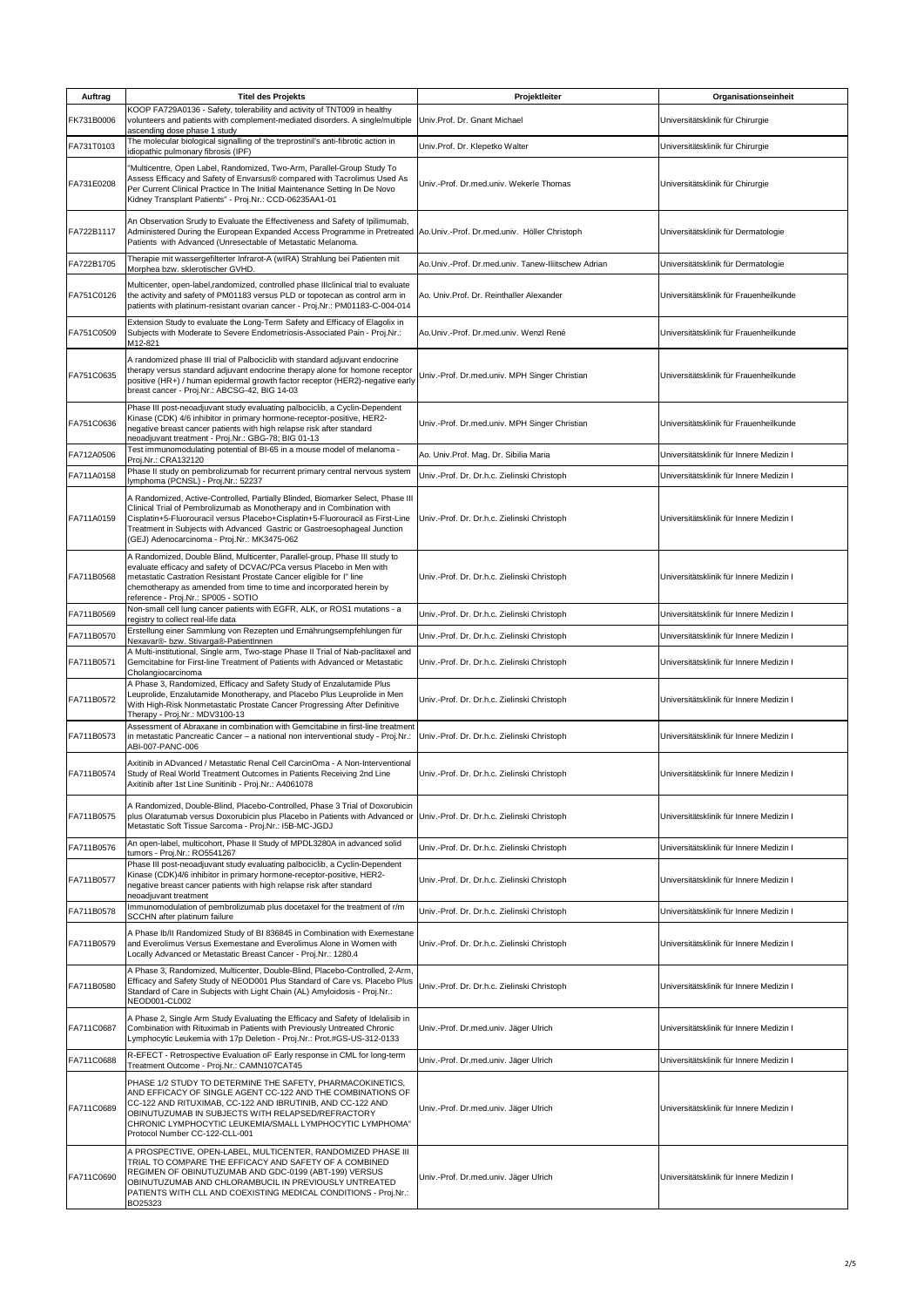| Auftrag    | <b>Titel des Projekts</b>                                                                                                                                                                                                                                                                                  | Projektleiter                                                  | Organisationseinheit                               |  |
|------------|------------------------------------------------------------------------------------------------------------------------------------------------------------------------------------------------------------------------------------------------------------------------------------------------------------|----------------------------------------------------------------|----------------------------------------------------|--|
| FA711C0691 | A phase II, single arm, multicenter trial to determine the efficacy and safety of<br>CTL019 in adult patients with relapsed or refractory diffuse large B-cell<br>lymphoma (DLBCL)                                                                                                                         | Univ.-Prof. Dr.med.univ. Jäger Ulrich                          | Universitätsklinik für Innere Medizin I            |  |
| FA711C0692 | Long Term Follow-Up of Patients Exposed to Lentiviral-Based CD19 directed<br>CART Cell Therapy - Proj.Nr.: CCTL019A2205B                                                                                                                                                                                   | Univ.-Prof. Dr.med.univ. Jäger Ulrich                          | Universitätsklinik für Innere Medizin I            |  |
| FA711C0693 | A Phase 3, Multicenter, Open-Label, Randomized Study Comparing The<br>Efficacy And Safety Of AG-221 (CC-90007) Versus Conventional Care<br>Regimens In Older Subjects With Late Stage Acute Myeloid Leukemia<br>Harboring An Isocitrate Dehydrogenase 2 Mutation - Proj.Nr.: AG-221-AML-004                | Univ.-Prof. Dr.med.univ. Jäger Ulrich                          | Universitätsklinik für Innere Medizin I            |  |
| FA711C0694 | A Phase III Double-Blind, Randomized, Parallel Group, Multicenter Placebo-<br>Controlled Trial to Study the Efficacy and Safety of Caplacizumab in Patients<br>with Acquired Thrombotic Thrombocytopenic Purpura"                                                                                          | Univ.-Prof. Dr.med.univ. Jäger Ulrich                          | Universitätsklinik für Innere Medizin I            |  |
| FA711C0357 | A Phase 3b, prospective, randomized, open-label, blind evaluator (PROBE)<br>study evaluating the efficacy and safety of (LMW) heparin/edoxaban versus<br>dalteparin in venous thromboembolism associated with cancer - Proj.Nr.:<br>DU176b-D-U311                                                          | Univ.-Prof. Dr.med.univ. Pabinger Ingrid                       | Universitätsklinik für Innere Medizin I            |  |
| FA711C0358 | Unverblindete multizentrische Post-Marketing-Studie zur Beurteilung der<br>Wirksamkeit und Sicherheit von Voncento® bei Patienten mit Von-Willebrand-<br>Syndrom                                                                                                                                           | Univ.-Prof. Dr.med.univ. Pabinger Ingrid                       | Universitätsklinik für Innere Medizin I            |  |
| FA714C0307 | DISCOVER: Discovering Treatment Reality of Type 2 Diabetes in Real World<br>Settings                                                                                                                                                                                                                       | Ao.Univ.-Prof. Dr. Schernthaner Gerit                          | Universitätsklinik für Innere Medizin II           |  |
| FA714B0349 | Pulmonary hypertension due to left heart disease: hemodynamic assessment of<br>pulmonary vascular disease and right ventricular function                                                                                                                                                                   | Ao.Univ.-Prof. Dr.med.univ. Lang Irene                         | Universitätsklinik für Innere Medizin II           |  |
| FA714B0350 | Prospektives einarmiges multizentrisches Beobachtungsregister zur weiteren<br>Beurteilung der Sicherheit und Wirksamkeit des Ultimaster DES bei realen<br>Patienten.                                                                                                                                       | Ao.Univ.-Prof. Dr.med.univ. Lang Irene                         | Universitätsklinik für Innere Medizin II           |  |
| FA714B3401 | <b>GLOBAL Leaders</b>                                                                                                                                                                                                                                                                                      | Ao.Univ.-Prof. Dr.med.univ. Frey Bernhard                      | Universitätsklinik für Innere Medizin II           |  |
| FA714B3102 | Global multicenter, open-label, randomized, event-driven, active-controlled<br>study comparing a rivAroxaban-based antithrombotic strategy to an antipLatelet-<br>based strategy after transcatheter aortic vaLve rEplacement (TAVR) to<br>Optimize clinical outcomes - Proj.Nr.: 17938                    | Ass.-Prof. Dr.med.univ. Kastner Johannes                       | Universitätsklinik für Innere Medizin II           |  |
| FA714B0203 | AMPLATZER Amulet Observational Post Parket Study (AMULET)                                                                                                                                                                                                                                                  | Ass.-Prof. Dr.med.univ. Stix Günter                            | Universitätsklinik für Innere Medizin II           |  |
| FA714B2004 | NT proBNP Selected PreventiON of cardiac eveNts in a populaTion of dlabetic<br>patients without A history of Cardiac disease: a prospective randomized trial<br>(PONTIAC II study)                                                                                                                         | Univ.-Doz. Dr.med.univ. Hülsmann Martin                        | Universitätsklinik für Innere Medizin II           |  |
| FA716F0102 | A prospective randomized controlled pilot study to investigate the effect of<br>intramuscular testosterone supplementation vs placebo on intrahepatic fat<br>content in obese men with uncontrolled type 2 diabetes (T2DM) suffering from<br>hypogonadism - Proj.Nr.: IIR_Testosterone                     | Ao.Univ.-Prof. Dr. Kautzky-Willer Alexandra                    | Universitätsklinik für Innere Medizin III          |  |
| FA716E0602 | <b>GIRO</b><br>Gastrointestinal Wall Repair Device                                                                                                                                                                                                                                                         | Ao.Univ.-Prof. Dr.med.univ. Gasche Christoph                   | Universitätsklinik für Innere Medizin III          |  |
| FA716C0816 | FOS                                                                                                                                                                                                                                                                                                        | Ao.Univ.-Prof. Dr.med.univ. Sunder-Plaßmann Gere               | Universitätsklinik für Innere Medizin III          |  |
| FA716B0228 | "A Phase 3, Multicenter, Randomized, Double - Blind, Placebo-Controlled<br>Efficacy, Safety, and Tolerability Study of TV - 1106 in Growth Harmone-<br>Deficient Adults who are Not Current Users of rh GH Treatment"                                                                                      | Univ.-Prof. Dr.med.univ. Luger Anton                           | Universitätsklinik für Innere Medizin III          |  |
| FA716B0229 | "A Phase 3, Multicenter, Randomized, Open-Label, Comparator-Controlled<br>Study to Assess Safety and Tolerability of Weekly TV-1106 Compared to Daily<br>rhGH (Genotropin) in Adults with Growth Hormone- Deficiency"                                                                                      | Univ.-Prof. Dr.med.univ. Luger Anton                           | Universitätsklinik für Innere Medizin III          |  |
| FA716C1006 | "Calcineurin inhibition in human disease"                                                                                                                                                                                                                                                                  | Univ.-Prof. Dr.med.univ. Oberbauer Rainer                      | Universitätsklinik für Innere Medizin III          |  |
| FA716E0839 | Leiter der Klinischen Prüfung - Double-blind, randomized, placebo-controlled,<br>phase II dose-finding study comparing different doses of norursodeoxycholic<br>acid capsules with placebo in the treatment of non-alcoholic fatty liver disease<br>(NAFLD)                                                | Univ.-Prof. Dr.med.univ. Trauner Michael                       | Universitätsklinik für Innere Medizin III          |  |
| FA716E0840 | A Randomized, Double-Blind, Placebo-Controlled, Phase 3 Study of<br>Ramucirumab and Best Supportive Care (BSC) Versus Placebo and BSC as<br>Second-Line Treatment in Patients With Hepatocellular Carcinoma and<br>Elevated Baseline Alpha-Fetoprotein (AFP) Following First-LineTherapy With<br>Sorafenib | Univ.-Prof. Dr.med.univ. Trauner Michael                       | Universitätsklinik für Innere Medizin III          |  |
| FA716E0841 | A Phase 3 randomised. double-blind, placebo-controlled study to assess the<br>safety and efficacy of S-888711 (Lusutrombopag) for the treatment of<br>thrombocytopenia in patients with chronic liver disease undergoint elective<br>invasive procedures (L-PLUS 2)                                        | Univ.-Prof. Dr.med.univ. Trauner Michael                       | Universitätsklinik für Innere Medizin III          |  |
| FA716E0842 | A randomized, active controlled, partially blinded, biomarker select, phase III<br>clinical trial of pembrolizumab as monotherapy and in combination with<br>cisplatin+5-fluorouracil as first-line treatment in subiects with advanced gastric<br>or gastroesophageal junction (GEJ) adenocarcinoma       | Univ.-Prof. Dr.med.univ. Trauner Michael                       | Universitätsklinik für Innere Medizin III          |  |
| FA716E0843 | AN OPEN-LABEL EXTENSION AND SAFETY MONITORING STUDY OF<br>PATIENTS WITH MODERATELY TO SEVERELY ACTIVE CROHN'S DISEASE<br>PREVIOUSLY ENROLLED IN THE ETROLIZUMAB PHASE III PROTOCOL<br>GA29144                                                                                                              | Univ.-Prof. Dr.med.univ. Trauner Michael                       | Universitätsklinik für Innere Medizin III          |  |
| FA716E0844 | A PHASE III, RANDOMIZED, DOUBLE-BLIND, PLACEBO-CONTROLLED,<br>MULTICENTER STUDY TO EVALUATE THE EFFICACY AND SAFETY OF<br>ETROLIZUMAB AS AN INDUCTION AND MAINTENANCE TREATMENT FOR<br>PATIENTS WITH MODERATELY TO SEVERELY ACTIVE CROHN'S DISEASE                                                         | Univ.-Prof. Dr.med.univ. Trauner Michael                       | Universitätsklinik für Innere Medizin III          |  |
| FA716E0845 | A Phase 3b, double blind, randomized, placebo-controlled multicenter Study<br>evaluating the effect of obeticholic acid on liver-related clinical outcomes in<br>subjects with primary biliary cirrhosis                                                                                                   | Univ.-Prof. Dr.med.univ. Trauner Michael                       | Universitätsklinik für Innere Medizin III          |  |
| FA716E0846 | Real World Evidence of the Effectiveness of Paritaprevir/r - Ombitasvir, +/-<br>Dasabuvir, +/- Ribavirin in Patients with chronic hepatitis C - an observational<br>study in Austria (REAL)                                                                                                                | Univ.-Prof. Dr.med.univ. Trauner Michael                       | Universitätsklinik für Innere Medizin III          |  |
| FA716E0847 | Electronic and standardized data acquisition in IBD patients via IBDIS<br>(Inflammatory Bowel Disease Information System)                                                                                                                                                                                  | Univ.-Prof. Dr.med.univ. Trauner Michael                       | Universitätsklinik für Innere Medizin III          |  |
| FA716E0848 | Interventional Field Test/Post Market Study Agreement for Evaluation of the                                                                                                                                                                                                                                | Univ.-Prof. Dr.med.univ. Trauner Michael                       | Universitätsklinik für Innere Medizin III          |  |
| FA781G0401 | ElastPQ on Affiniti<br>An Observational, Non-Interventional, Multi-Center, Multi-National Study of                                                                                                                                                                                                         | Ao.Univ.-Prof. Dr.med.univ. Arbeiter Klaus                     | Universitätsklinik für Kinder- und Jugendheilkunde |  |
|            | Patients With Atypical Hemolytic-Uremic Syndrome - Proj.Nr.: M11-001<br>Effect, tolernace and safety of asupplemantation with a probiotic in healthy                                                                                                                                                       |                                                                |                                                    |  |
| FA781B1203 | newborn term infants orn by Cesarean section over a 12 months period                                                                                                                                                                                                                                       | Ass.-Prof. Priv.-Doz. Dr.med.univ. Haiden Nadja                | Universitätsklinik für Kinder- und Jugendheilkunde |  |
| FA781B1502 | REcombiant human Erythropoetin, Epoetin beta, NeoRecormon(C) for the<br>repair of cerebral injury in very preterm infants - a randomized, double-blind,<br>placebo-cotrolled, prospective and multicentre clinical study - EpoRepair                                                                       | Assoc. Prof. Priv.-Doz. Dr.med.univ. Klebermaß-Schrehof Katrin | Universitätsklinik für Kinder- und Jugendheilkunde |  |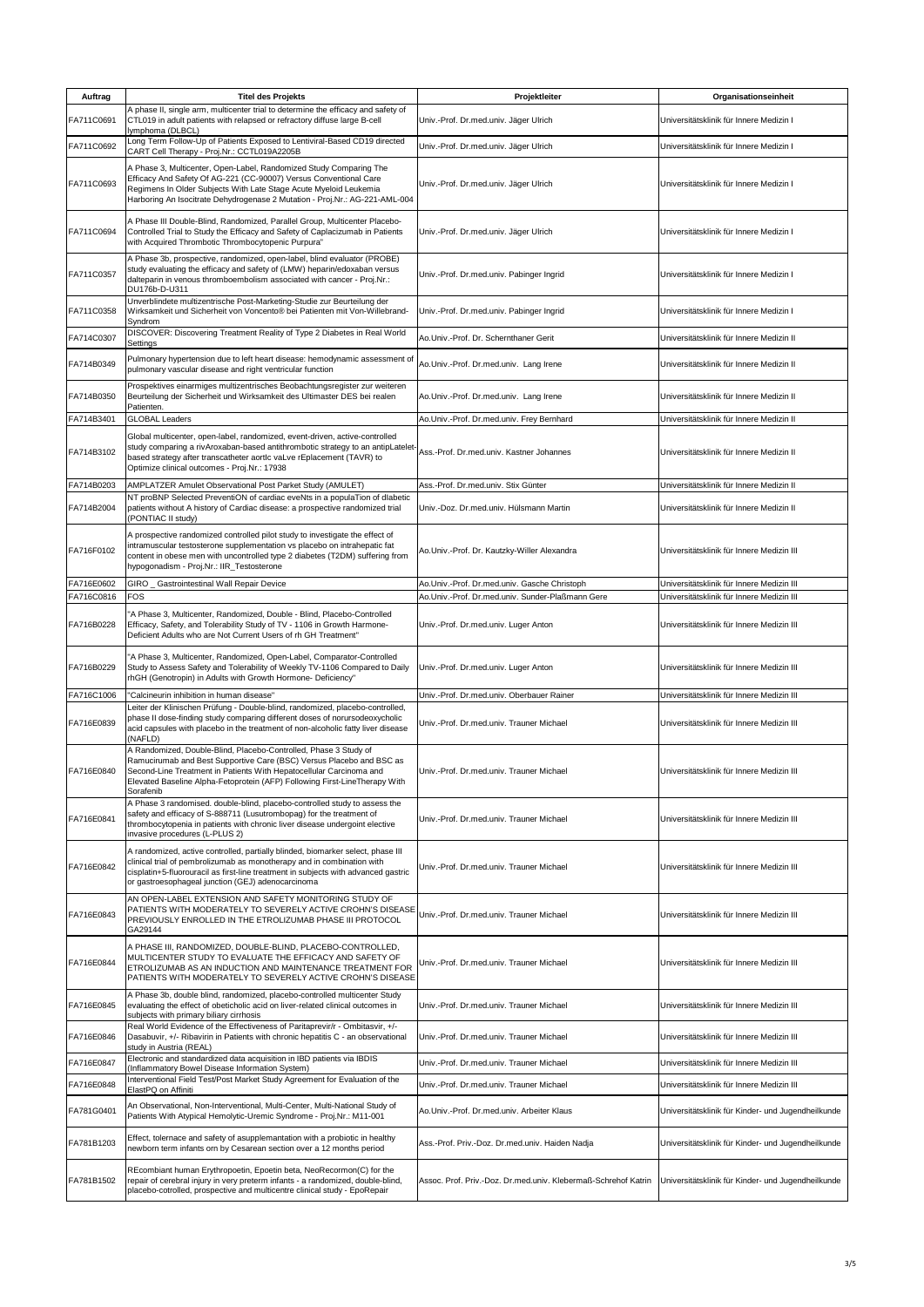| Auftrag    | <b>Titel des Projekts</b>                                                                                                                                                                                                                                                                                                                                            | Projektleiter                                          | Organisationseinheit                                                       |
|------------|----------------------------------------------------------------------------------------------------------------------------------------------------------------------------------------------------------------------------------------------------------------------------------------------------------------------------------------------------------------------|--------------------------------------------------------|----------------------------------------------------------------------------|
| FA781D0435 | Prospective Multi-Center Evaluation of the Duration of Therapy for Thrombosis                                                                                                                                                                                                                                                                                        | Univ.-Prof. Dr.med.univ. Michel-Behnke Ina             | Universitätsklinik für Kinder- und Jugendheilkunde                         |
| FA765A0401 | in Children - KIDS-DOTT<br>EU ASDEU (Autism-Spektrum-Disorders in Europe) - Proj.Nr.:                                                                                                                                                                                                                                                                                | Priv.-Doz. Univ.-Prof. Mag. Dr. Poustka Luise          | Universitätsklinik für Kinder- und Jugendpsychiatrie                       |
| FA729A0137 | Sanco/2014/C2/035<br>A multi-centre, double blind, placebo controlled study to explore the safety and<br>efficacy of Birch Modified Allergen Tyrosine adsorbed + MPL (POLLINEX R<br>Quattro Plus 1.0mL Birch [PQ Birch}) in subjects with seasonal allergic<br>rhinoconjunctivitis due to birch pollen. - Proj.Nr.: PQBirch204                                       | Ao.Univ.-Prof. Dr.med.univ. Jilma Bernd                | Universitätsklinik für Klinische Pharmakologie                             |
| FA729A0138 | Phase I randomized double-blind placebo-controlled ascending single-dose<br>safety trial of ASN100, a 2-component anti-toxin monoclonal antibody against<br>staphylococcus aureus. - Proj.Nr.: ASN100-01                                                                                                                                                             | Ao.Univ.-Prof. Dr.med.univ. Jilma Bernd                | Universitätsklinik für Klinische Pharmakologie                             |
| FA729A0241 | EU Research Infrastructure Training Programme - Proj.Nr.: 654156                                                                                                                                                                                                                                                                                                     | Ao.Univ.-Prof. Dr.med.univ. Wolzt Michael              | Universitätsklinik für Klinische Pharmakologie                             |
| FA729A0242 | EU Coordinated Research Infrastructures Building Enduring Life-science<br>services (CORBEL) - Proj.Nr.: 654248                                                                                                                                                                                                                                                       | Ao.Univ.-Prof. Dr.med.univ. Wolzt Michael              | Universitätsklinik für Klinische Pharmakologie                             |
| FA729A0243 | An open-label, randomized, crossover-design bioequivalence study with<br>pharmacokinetic endpoints, comparing a single dose of Fer Mylan injection of<br>Mylan S.A.S., with a single dose of Venofer injection of Vifor AG in healthy adult<br>volunteers under fasting conditions - Proj.Nr.: AZAD-BE02                                                             | Ao.Univ.-Prof. Dr.med.univ. Wolzt Michael              | Universitätsklinik für Klinische Pharmakologie                             |
| FA729A0244 | EU Competency-based COurse on Translational Research and MEdiciNes<br>Development for PhDs and Post-docs - Proj.Nr.: 2015-1-NL01-KA203-008886                                                                                                                                                                                                                        | Ao.Univ.-Prof. Dr.med.univ. Wolzt Michael              | Universitätsklinik für Klinische Pharmakologie                             |
| FA729A0722 | Difference in the freuquency of use of lachrymal subsitutes in patients with<br>moderate to severe dry eye syndrome - Proj.Nr.: LT2558                                                                                                                                                                                                                               | Assoc. Prof. Priv.-Doz. Dr. Garhöfer Gerhard           | Universitätsklinik für Klinische Pharmakologie                             |
| FA729A1016 | Plasma and soft tissue pharmacokinetics of temocilin in halthy volunteers after<br>intravenous and subutaneous administration - a microdialysis study                                                                                                                                                                                                                | Assoc. Prof. Priv.-Doz. Dr.med.univ. Zeitlinger Markus | Universitätsklinik für Klinische Pharmakologie                             |
| FA729A1017 | Single dose and steady state pharmacokinetics of orally administered<br>doxycycline in skin of healthy volunteers - a microdialysis feasibility study -<br>Proj.Nr.: IRN 100008322                                                                                                                                                                                   | Assoc. Prof. Priv.-Doz. Dr.med.univ. Zeitlinger Markus | Universitätsklinik für Klinische Pharmakologie                             |
| FA761A0174 | A randomized, double-blind, placebo controlled trial examining the safety and<br>efficacy of Midazolam Intranasal Spray (USL261) for the treatment of<br>intermittent bouts of increased seizure acitivity in the Epilepsy Monitoring Unit<br>/EMU)                                                                                                                  | Univ.-Prof. Dr.med.univ. Auff Eduard                   | Universitätsklinik für Neurologie                                          |
| FA761A0175 | A phase 3, randomized, double-blind, placebo-controlled study to evaluate the<br>efficacy and safety of AMG334 in Migraine prevention                                                                                                                                                                                                                                | Univ.-Prof. Dr.med.univ. Auff Eduard                   | Universitätsklinik für Neurologie                                          |
| FA761A0176 | GOAL-Gilenya (Fingolimod) Outcome in treatment sAtisfaction and qualitiy of<br>Life) A non-interventional, prospective, multicenter, observational study<br>assessing quality of life, treatment satisfaction and employment status of an<br>Austrian patient population with relapsing remitting multiple sclerosis (RRMS)<br>under Gilenya (fingolimod) treatment. | Univ.-Prof. Dr.med.univ. Auff Eduard                   | Universitätsklinik für Neurologie                                          |
| FA761A0177 | Multicenter, randomized, double-blind, double-dummy, active-comparator,<br>event-driven, superiority phase III study of secondary prevention of stroke and<br>prevention ofg systemic embolism in patients with a recent Embolic Stroke of<br>Undetermined Source (ESUS), comparing rivaroxaban 15mg once daily with<br>aspirin 100mg (NAVIGATE ESUS)                | Univ.-Prof. Dr.med.univ. Auff Eduard                   | Universitätsklinik für Neurologie                                          |
| FA761A0178 | Effects of Fampridine on mobility in the context of daily life                                                                                                                                                                                                                                                                                                       | Univ.-Prof. Dr.med.univ. Auff Eduard                   | Universitätsklinik für Neurologie                                          |
| FA763B0440 | A Phase 3 Multicenter, Randomized, Double-Blind, Placebo-Controlled, Parallel-<br>Group Study to Evaluate the Efficacy and Safety of Aducanumab (BIIBO37) in<br>Subjects with Early Alzheimer's Disease. - Proj.Nr.: 221AD301                                                                                                                                        | O.Univ.-Prof. Dr.med.univ. Kasper Siegfried            | Universitätsklinik für Psychiatrie und<br>Psychotherapie                   |
| FA766A0205 | Psychiatrische Basisfertigkeiten in der hausärztlichen Praxis: Ein Pilotprojekt                                                                                                                                                                                                                                                                                      | Assoc. Prof. Priv.-Doz. Dr.med.univ. Kapusta Nestor    | Universitätsklinik für Psychoanalyse und<br>Psychotherapie                 |
| FA771E0312 | A Phase 3, Multicenter Study Designed to Evaluate the Effiacy and Safety of a<br>Long acting hGH Product (MOD-4023) in Adult Subjects with Growth Hormone<br>Deficienncy                                                                                                                                                                                             | Ao.Univ.Prof. Dr. Prayer Daniela                       | Universitätsklinik für Radiologie und<br>Nuklearmedizin                    |
| FA771E0313 | TEVA-1005667 & 1005668                                                                                                                                                                                                                                                                                                                                               | Ao.Univ.Prof. Dr. Prayer Daniela                       | Universitätsklinik für Radiologie und<br>Nuklearmedizin                    |
| FA771E0314 | TEVA-1005667 & 1005668                                                                                                                                                                                                                                                                                                                                               | Ao.Univ.Prof. Dr. Prayer Daniela                       | Universitätsklinik für Radiologie und<br>Nuklearmedizin                    |
| FA771G0215 | An open-label, multicohort, Phase II Study of MPDL3280A in advanced solid<br>tumors. MPDL320A (RO5541267). - Proj.Nr.: MO29518 Basket                                                                                                                                                                                                                                | MD Univ.-Prof. Dr. Hacker Marcus                       | Universitätsklinik für Radiologie und<br>Nuklearmedizin                    |
| FA771G0216 | Clinical MALDI applications, Part B - Proj.Nr.: Project 1.9                                                                                                                                                                                                                                                                                                          | MD Univ.-Prof. Dr. Hacker Marcus                       | Universitätsklinik für Radiologie und<br>Nuklearmedizin                    |
| FA771B0819 | A Phase 3, Randomized, Double-blind Active-controlled Study Evaluating<br>Momelotinib vs. Ruxolitinib in Subjects with Primary Myelofibrosis (PMF) or<br>Post-Polycythemia Vera or Post- Essential Thrombocythemia Myelofibrosis<br>(Post-PV/ETMF)                                                                                                                   | O.Univ.-Prof. Dr.med.univ. Herold Christian            | Universitätsklinik für Radiologie und<br>Nuklearmedizin                    |
| FA771B0820 | A Multicenter, Single-arm, Open-label Study with Pomalidomide in Combination<br>with Low Dose Dexamethasone in Subjects with Refractory or Relapsed and<br>Refractory Multiple Myeloma                                                                                                                                                                               | O.Univ.-Prof. Dr.med.univ. Herold Christian            | Universitätsklinik für Radiologie und<br>Nuklearmedizin                    |
| FA771B0410 | CEDEM                                                                                                                                                                                                                                                                                                                                                                | Univ.-Prof. Dr.med.univ. MSc. MBA Helbich Thomas       | Universitätsklinik für Radiologie und<br>Nuklearmedizin                    |
| FA771E0704 | EU Applied Public-Private Research enabling OsteoArthritis Clinical Headway-<br>APPROACH                                                                                                                                                                                                                                                                             | Univ.-Prof. Dr.med.univ. Trattnig Siegfried            | Universitätsklinik für Radiologie und<br>Nuklearmedizin                    |
| FA743A0501 | Multizentrische prospektive randomisierte Studie zur Evaluierung des Effektes<br>der medikamentösen Standardtherapie mit oder ohne radikale Prostatektomie<br>(RP) bei Patienten mit einem begrenzt ossär metastasierten Prostatakarzinom                                                                                                                            | Dr.med.univ. Grubmüller Bernhard                       | Universitätsklinik für Urologie                                            |
| FA670A0103 | 'Vergleich der Genauigkeit digitaler versus konventioneller Implantat-<br>getragener Kronenversorgungen: eine klinische Studie"                                                                                                                                                                                                                                      | Ao.Univ.-Prof. DDr. Schedle Andreas                    | Universitätsklinik für Zahn-, Mund- und<br>Kieferheilkunde                 |
| FA670B0203 | "T-186: A 5-year Clinical evaluation on creosTM xeno.protect" Eine<br>randomisierte, prospektive, multizentrische Studie zur Untersuchung von cre-<br>os™ xeno.protect im Vergleich zu Bio-Gide® für geführte Knochenregeneration<br>bei Dehiszenzdefekten. - Proj.-Nr.: T-186                                                                                       | Ao.Univ.Prof. DDr. Zechner Werner                      | Universitätsklinik für Zahn-, Mund- und<br>Kieferheilkunde                 |
| FA605A0406 | EU OCTchip H2020-ICT-2015 - Proj.Nr.: 688173                                                                                                                                                                                                                                                                                                                         | Univ.-Prof. Dipl.-Ing. Dr. Drexler Wolfgang            | Zentrum für Medizinische Physik und<br>Biomedizinische Technik             |
| FA605A0407 | EU MIB 667933 Horizon 2020 - Proj.Nr.: 667933                                                                                                                                                                                                                                                                                                                        | Univ.-Prof. Dipl.-Ing. Dr. Drexler Wolfgang            | Zentrum für Medizinische Physik und<br>Biomedizinische Technik             |
| FA660A1401 | EU Ubiquitous Pharmacogenomics (U-PGx): Making actionable<br>pharmacogenomic data and effective treatment optimization accessible to<br>every European citizen - U-PGx - Proj.Nr.: 668353                                                                                                                                                                            | Ass.-Prof. Dr. Samwald Matthias                        | Zentrum für Medizinische Statistik, Informatik und<br>Intelligente Systeme |
| FA632A0502 | Planung und Auswertung der Studie "Beobachtung von Sicca-PatientInnen, die<br>mit HYLO-PROTECT versus HYLO- FRESH behandelt werden" (HYPRODA)                                                                                                                                                                                                                        | Bakk.rer.soc.oec. Dipl.-Ing. Dr. Ristl Robin           | Zentrum für Medizinische Statistik, Informatik und<br>Intelligente Systeme |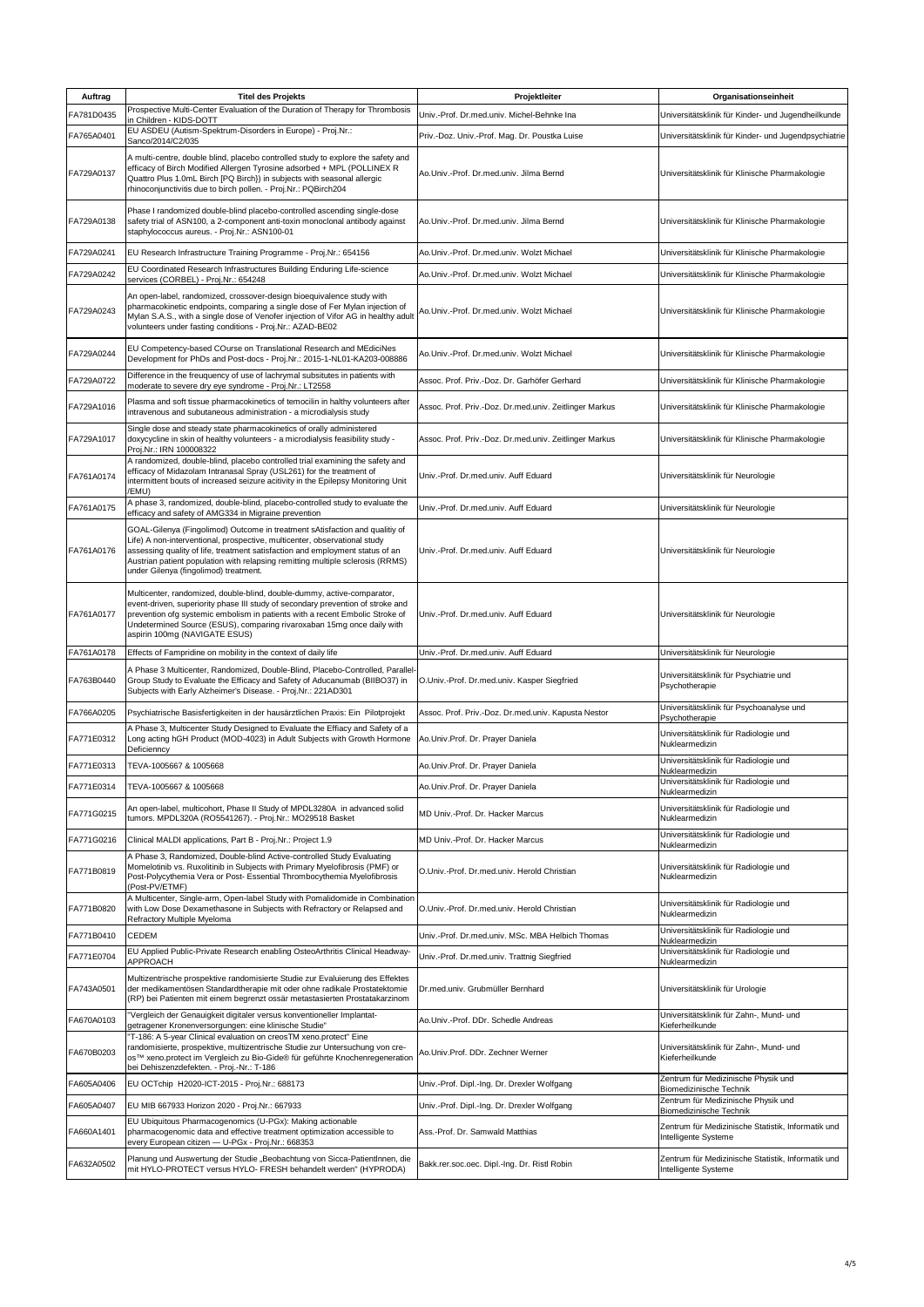| Auftrag    | <b>Titel des Projekts</b>                                                                                                                                                                                                                                                                                                                                                        | Projektleiter                                           | Organisationseinheit                                           |
|------------|----------------------------------------------------------------------------------------------------------------------------------------------------------------------------------------------------------------------------------------------------------------------------------------------------------------------------------------------------------------------------------|---------------------------------------------------------|----------------------------------------------------------------|
| FA623A0408 | A safEtY opEn-label study of GevokizUmAb in the tReatment of patients with<br>chronic non-infectious Uveitis Disease, an eXtension study<br>The EYEGUARD(TM)-X study                                                                                                                                                                                                             | Ao, Univ. Prof. Dr. Barisani Talin                      | Zentrum für Pathophysiologie, Infektiologie und<br>Immunologie |
| FA648A0408 | EU Calcium-Sensing Receptor (CaSR): Therapeutics for Non-Communicable<br>Diseases - Proj.Nr.: 675228                                                                                                                                                                                                                                                                             | Assoc. Prof. Univ.-Doz. Mag. Dr. Kallay Enikö           | Zentrum für Pathophysiologie, Infektiologie und<br>Immunologie |
| FA623A0214 | A Phase 3, Open-label, Multicenter Study to Evaluate Long-term<br>Immunogenicity and Boostability of Immune Responses in Adults who Received<br>Different Primary Vaccination Regimens of Pre-exposure Prophylaxis with<br>Purified Chick-Embryo Cell Rabies Vaccine Administered Concomitantly or<br>Separately from a Japanese Encephalitis Vaccine - Proj.Nr.: 2015-000382-31 | PhD, Univ.-Prof. Dr.med.univ. Wiedermann-Schmidt Ursula | Zentrum für Pathophysiologie, Infektiologie und<br>Immunologie |
| FA624A0302 | EU European Network linking informatics and genomics of helper T cells -<br>Proj.Nr.: 675395                                                                                                                                                                                                                                                                                     | Univ.-Prof. Mag. Dr. Ellmeier Wilfried                  | Zentrum für Pathophysiologie, Infektiologie und<br>Immunologie |
| FA641A0902 | Zyklotide                                                                                                                                                                                                                                                                                                                                                                        | BAppSc (Hons) PhD. Ass.-Prof. Dr. Gruber Christian      | Zentrum für Physiologie und Pharmakologie                      |
| FA641A1102 | Carbohydrate Libraries for Improved Innate Immunity Binding - Proj.Nr.: 853223 Univ.-Prof. Dr. Casanova Emilio                                                                                                                                                                                                                                                                   |                                                         | Zentrum für Physiologie und Pharmakologie                      |
| FA641A0116 | Die Potential für die Therapievon chronisch-entzündlichen Darmerkrankungen<br>und von Wundheilungsstörungen                                                                                                                                                                                                                                                                      | Univ.Prof. Dr. Freissmuth Michael                       | Zentrum für Physiologie und Pharmakologie                      |
| FA636A0109 | EU OFF-LABEL, Study on off label use of medicinal products in the European<br>Union - Proj.Nr.: FAR053-N01                                                                                                                                                                                                                                                                       | Univ.Prof. Dr. Maier Manfred                            | Zentrum für Public Health                                      |
| FA669A0104 | Health Economics Consultancy Services on the eHealth P1vital® Oxford<br><b>Emotional Test Battery</b>                                                                                                                                                                                                                                                                            | Univ.-Prof. Dr. Simon Judit                             | Zentrum für Public Health                                      |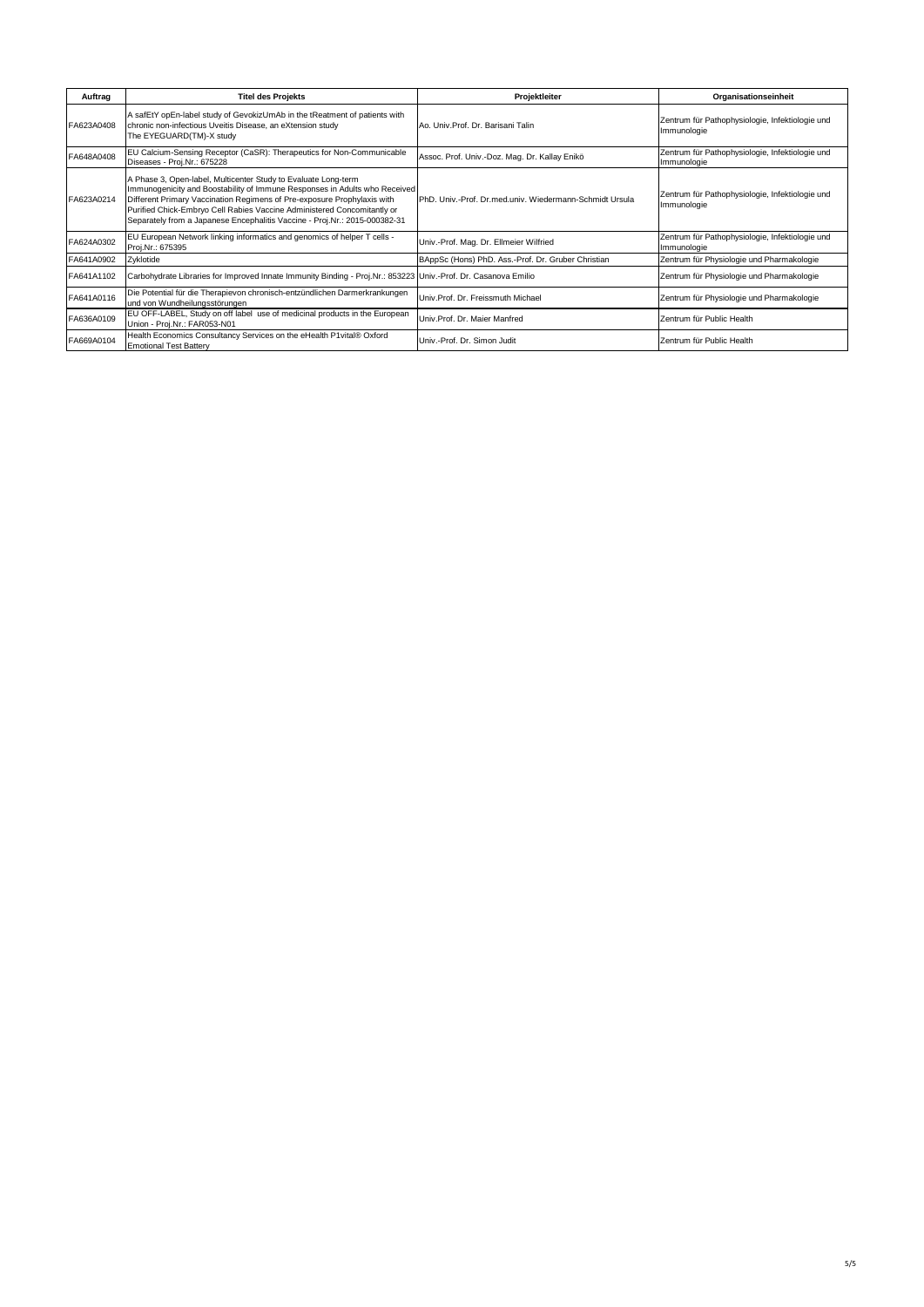| Auftrag    | <b>Titel des Projekts</b>                                                                                                                                                                                                                                                                                                               | Projektleiter                                                                   | Organisationseinheit                                                                    |
|------------|-----------------------------------------------------------------------------------------------------------------------------------------------------------------------------------------------------------------------------------------------------------------------------------------------------------------------------------------|---------------------------------------------------------------------------------|-----------------------------------------------------------------------------------------|
| FA661A0102 | Turbocomp - Nano-verstärkte Composite für Turbinenanwendungen-Proj.Nr.:<br>850447                                                                                                                                                                                                                                                       | Ao.Univ.-Prof. Mag.<br>Dr.med.vet. BSc.<br>Windberger Ursula                    | Department für Biomedizinische<br>Forschung                                             |
| FA662A0401 | Cardiovascular Remodelling-                                                                                                                                                                                                                                                                                                             | Univ.-Prof. Dr. Podesser<br><b>Bruno Karl</b>                                   | Department für Biomedizinische<br>Forschung                                             |
| FA793B0306 | Can novel prophylactic or therapeutic approaches in Clostridium difficile<br>infection be deduced from comparative analysis of intestinal microbiota?-                                                                                                                                                                                  | Ao Univ.-Prof. Dipl.-Ing. Dr.<br><b>Makristathis Athanasios</b>                 | Klinisches Institut für Labormedizin                                                    |
| FA793A1701 | CSL Behring - Genetische Analyse von pseudonymisierten Studienproben bei<br>Hämophilie (F8, F9)-                                                                                                                                                                                                                                        | Ass.-Prof. Dr.med.univ.<br>PhD. Hörmann Gregor                                  | Klinisches Institut für Labormedizin                                                    |
| FA791A1114 | "A randomized, double blind, placebo-controlled, multi-center, Phase III study<br>investigating the efficacy and safety of ruxolitinib in Early Myelofibrosis<br>patients with high molecular risk mutations"<br>Zentrum Prof. Gisslinger-Proj.Nr.: CINC424A2353                                                                        | Ao.Univ.-Prof. Dr.<br>Simonitsch-Klupp Ingrid                                   | Klinisches Institut für Pathologie                                                      |
| FA791A1619 | A Phase Ib/II Randomized Study of BI 836845 in Combination with<br>Exemestane and Everolimus Versus Exemestane and Everolimus Alone in<br>Women with Locally Advanced or Metastatic Breast Cancer-Proj.Nr.: BI<br>1280.4                                                                                                                | Assoc. Prof. Priv.-Doz.<br>Dr.med.univ.et scient.med.<br>Bago-Horvath Zsuzsanna | Klinisches Institut für Pathologie                                                      |
| FA791A1620 | A PHASE III, MULTICENTER, RANDOMIZED, PLACEBO-CONTROLLED<br>STUDY OF MPDL3280A (ANTI-PD-L1 ANTIBODY) IN COMBINATION WITH<br>NAB-PACLITAXEL COMPARED WITH PLACEBO WITH NAB-PACLITAXEL<br>FOR PATIENTS WITH PREVI-OUSLY UNTREATED METASTATIC TRIPLE-<br>NEGATIVE BREAST CANCER<br>Zentrum Prof. Singer und Prof. Steger-Proj.Nr.: WO29522 | Assoc. Prof. Priv.-Doz.<br>Dr.med.univ.et scient.med.<br>Bago-Horvath Zsuzsanna | Klinisches Institut für Pathologie                                                      |
| FA791A1621 | A Phase III study evaluating palbociclib (PD-0332991), a Cyclin-Dependent<br>Kinase (CDK) 4/6 Inhibitor in patients with hormone-receptor-positive, HER2-<br>normal primary breast cancer with high relapse risk after neoadjuvant<br>chemotherapy<br>PENELOPE -<br>Zentrum Prof. Singer-Proj.Nr.: PENELOPE                             | Assoc. Prof. Priv.-Doz.<br>Dr.med.univ.et scient.med.<br>Bago-Horvath Zsuzsanna | Klinisches Institut für Pathologie                                                      |
| FA791A1622 | A Phase III study evaluating palbociclib (PD-0332991), a Cyclin-Dependent<br>Kinase (CDK) 4/6 Inhibitor in patients with hormone-receptor-positive, HER2-<br>normal primary breast cancer with high relapse risk after neoadjuv<br>PENELOPE -<br>Zentrum Prof. Steger-Proj.Nr.: PENELOPE                                                | Assoc. Prof. Priv.-Doz.<br>Dr.med.univ.et scient.med.<br>Bago-Horvath Zsuzsanna | Klinisches Institut für Pathologie                                                      |
| FK791A0004 | KOOP FA771B0405 - Pilotstudie zur Bewertung der diagnostischen Qualität<br>der kontrastmittelunterstützen 2D- und 3D-Dual-Energy-Röntgenbildgebung<br>zur Brustkrebsdiagnostik-                                                                                                                                                         | Assoc. Prof. Priv.-Doz.<br>Dr.med.univ.et scient.med.<br>Bago-Horvath Zsuzsanna | Klinisches Institut für Pathologie                                                      |
| FA791A2501 | Pilotstudy: Biomarker directed treatment in metastatic colorectal cancer<br>AGMT_ERCC1<br>Zentrum Prof. Prager-Proj.Nr.: ERCC1                                                                                                                                                                                                          | Dr.med. Dekan Sabine                                                            | Klinisches Institut für Pathologie                                                      |
| FA738C0205 | Comparison of Postoperative Enthalpy with Common Indicators of<br>Oxygenation, Ventilation and Lung Perfusion after Caediac Surgery-                                                                                                                                                                                                    | Univ.-Prof. Dr.med.univ.<br>Hiesmayr Jörg Michael                               | Universitätsklinik für Anästhesie,<br>Allgemeine Intensivmedizin und<br>Schmerztherapie |
| FA746A0259 | RTH258: A Two-Year, Randomized, Double-Masked, Multicenter, Three-Arm<br>Study Comparing the Efficacy and Safety of RTH258 versus Aflibercept in<br>Subjects with Neovascular Age-Related Macular Degeneration-Proj.Nr.:<br>RTH258-C001                                                                                                 | Univ.-Prof. Dr.med.univ.<br>Schmidt-Erfurth Ursula                              | Universitätsklinik für Augenheilkunde und<br>Optometrie                                 |
| FA727A0216 | Hochauflösende Gewebetypisierung von Knochenmarkspendern-                                                                                                                                                                                                                                                                               | Ao. Univ.Prof. Dr. Fischer<br>Gottfried                                         | Universitätsklinik für Blutgruppenserologie<br>und Transfusionsmedizin                  |
| FA727A0701 | STAMMZELLSPENDERDATEI der MEDUNIWIEN-                                                                                                                                                                                                                                                                                                   | Ao.Univ.-Prof. Dr.med.univ.<br>Panzer Simon                                     | Universitätsklinik für Blutgruppenserologie<br>und Transfusionsmedizin                  |
| FK727A0004 | KOOP FA722B1115 - Clinical first-in-human study evalutating the safety,<br>tolerability and immuogencity of intra-nodal administration of a personalized<br>vacination with IVAC MUTANOME vaccine with or without initial treatment<br>with RBL001/RBL002 vaccine in patients with advanved melanoma.-                                  | Ass.-Prof. Dr.med.univ.<br>Leitner Gerda                                        | Universitätsklinik für Blutgruppenserologie<br>und Transfusionsmedizin                  |
| FA731E0602 | A long-term follow-up of adult kidney and liver allograft recipients previously<br>enrolled into a Tacrolimus (Advagraf) Trial. A multicenter non-interventional<br>post authorization study (PAS). Protokoll: PMR-EC-1213-Proj.Nr.: PMR-EC-<br>1213                                                                                    | Ao.Univ.-Prof. Dr.med.univ.<br>Berlakovich Gabriela                             | Universitätsklinik für Chirurgie                                                        |
| FA731E0603 | A multi-centre non-interventional study (NIS) to assess the<br>tolerability and effectiveness of Envarsus® used in kidney and<br>liver transplant patients.-                                                                                                                                                                            | Ao.Univ.-Prof. Dr.med.univ.<br><b>Berlakovich Gabriela</b>                      | Universitätsklinik für Chirurgie                                                        |
| FA731T0201 | Ankersmit Lab for Diagnosis & Regeneration in Thoracic Diseases & Applied<br>Immunology-                                                                                                                                                                                                                                                | Assoc. Prof. Univ.-Doz.<br>Dr.med.univ. MBA<br>Ankersmit Hendrik                | Universitätsklinik für Chirurgie                                                        |
| FA731T0104 | EU H2020 Autologous Stem Cell Seeded Tissue Engineered Trachea<br>(TETRA)-Proj.Nr.: 681027                                                                                                                                                                                                                                              | Univ.-Prof. Dr.med.univ.<br>Klepetko Walter                                     | Universitätsklinik für Chirurgie                                                        |
| FA731T0105 | "A Phase 2b, Randomized, Controlled Trial Evaluating GS-5806 in Lung<br>Transplant (LT) Recipients with Respiratory Syncytial Virus (RSV) Infection"-                                                                                                                                                                                   | Univ.-Prof. Dr.med.univ.<br>Klepetko Walter                                     | Universitätsklinik für Chirurgie                                                        |
| FA722B1118 | Adjuvante Immuntherapie mit monoklonalem Anti-PD-1-Antikörper<br>Pembrolizumab (MK-3475) im Vergleich zu Placebo nach vollständiger<br>Resektion eines Hochrisiko-Melanoms im Stadium III: Eine randomisierte,<br>doppelblinde Phase-3-Studie der EORTC-Melanomgruppe, EORTC-Prüfplan<br>1325-MG -906.-                                 | Ao.Univ.-Prof. Dr.med.univ.<br>Höller Christoph                                 | Universitätsklinik für Dermatologie                                                     |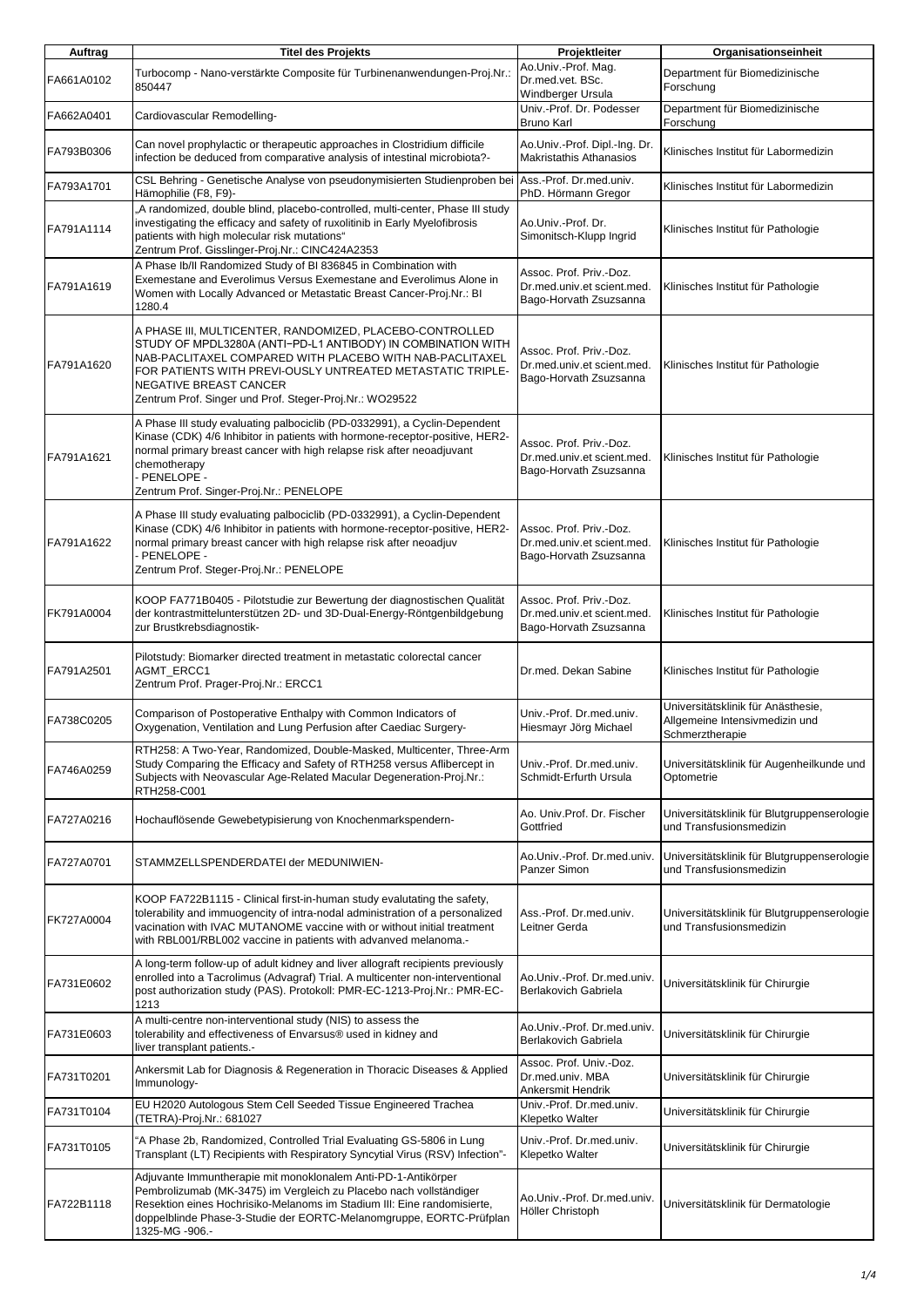| Auftrag    | <b>Titel des Projekts</b>                                                                                                                                                                                                                                                                                                                                                            | Projektleiter                                             | Organisationseinheit                     |
|------------|--------------------------------------------------------------------------------------------------------------------------------------------------------------------------------------------------------------------------------------------------------------------------------------------------------------------------------------------------------------------------------------|-----------------------------------------------------------|------------------------------------------|
| FA722B1604 | Einfluss der Lichtdosis auf das Ansprechen von aktinischen Keratosen 12<br>Wochen nach der photodynamischer Therapie mit 5-Aminolaevulinsäure (5-<br>ALA) und einer 635+/- 9nm emittierenden LED - Lichtquelle - eine<br>randomisierte, Untersucher-geblindete, intarindividuelle Studie.-                                                                                           | Priv.-Doz. Dr.med.univ.<br>Radakovic Sonja                | Universitätsklinik für Dermatologie      |
| FA751C0127 | Randomized, Double-Blind, Phase III Trial of Olaparib vs. Placebo in patients<br>with Advanced FIGO IIIB-IV High Grade Serous or Endometriod Ovarian,<br>Fallopian Tube, or Peritoneal Cancer treated with standard First-Line<br>Treatment, Combining Platinum-Taxane Chemotherapy and Bevacizumab<br>Concurrent with Chemotherapy and in Maintenace.-                              | Ao. Univ.Prof. Dr.<br><b>Reinthaller Alexander</b>        | Universitätsklinik für Frauenheilkunde   |
| FA751D0705 | A Phase 3, randomized, active-comparator controlled clinical trial to study the<br>contraceptive efficacy and safety of the MK-8342B (etonogestrel + 17 beta-<br>estradiol) vaginal ring and the levonorgestrel-ethinyl estradiol (LNG-EE)<br>150/30 ug combined oral contraceptive (COC) in healthy women 18 years of<br>age and older, at risk for pregancy-Proj.Nr.: MK28342B-062 | Ao.Univ.-Prof. Dr.med.univ.<br>Egarter Hans Christian     | Universitätsklinik für Frauenheilkunde   |
| FA751C0637 | Metastatic breast cancer in Austria-Proj.Nr.: AGMT-MBC-Registry                                                                                                                                                                                                                                                                                                                      | Univ.-Prof. Dr.med.univ.<br><b>MPH Singer Christian</b>   | Universitätsklinik für Frauenheilkunde   |
| FA751C0638 | A phase III, multicenter, randomized, placebo-controlled study of MPDL3280A<br>(Anti-PD-L1 antibody) in combination with Nab-Paclitaxel compared with<br>placebo with Nab-Paclitaxel for patients with previously untreated metastatic<br>triple-negative breast cancer-Proj.Nr.: WO29522                                                                                            | Univ.-Prof. Dr.med.univ.<br><b>MPH Singer Christian</b>   | Universitätsklinik für Frauenheilkunde   |
| FA711A0160 | Phase III study of RegorAfenib VErsus placebo as maintenance therapy in<br>RAS wild type metastatic coLOrectal cancer (RAVELLO Trial)-                                                                                                                                                                                                                                               | Univ.-Prof. Dr. Dr.h.c.<br>Zielinski Christoph            | Universitätsklinik für Innere Medizin I  |
| FA711B0581 | A PHASE III, MULTICENTER, RANDOMIZED, PLACEBO-CONTROLLED<br>STUDY OF MPDL3280A (ANTI-PD-L1 ANTIBODY) IN COMBINATION WITH<br>NAB-PACLITAXEL COMPARED WITH PLACEBO WITH NAB-PACLITAXEL<br>FOR PATIENTS WITH PREVIOUSLY UNTREATED METASTATIC TRIPLE-<br>NEGATIVE BREAST CANCER-Proj.Nr.: WO29522                                                                                        | Univ.-Prof. Dr. Dr.h.c.<br>Zielinski Christoph            | Universitätsklinik für Innere Medizin I  |
| FA711B0582 | A Phase 3, Randomized, Placebo-Controlled, Double-Blind Study of Oral<br>Ixazomib Maintenance Therapy After Initial Therapy in Patients With Newly<br>Diagnosed Multiple Myeloma Not Treated With Stem Cell Transplantation-<br>Proj.Nr.: C16021                                                                                                                                     | Univ.-Prof. Dr. Dr.h.c.<br>Zielinski Christoph            | Universitätsklinik für Innere Medizin I  |
| FA711B0583 | A Phase III Clinical Trial Evaluating TheraSphere ® in Patients with Metastatic<br>Colorectal Carcinoma of the Liver who have Failed First Line Chemotherapy<br>(EPOCH)-Proj.Nr.: BTG 11397                                                                                                                                                                                          | Univ.-Prof. Dr. Dr.h.c.<br>Zielinski Christoph            | Universitätsklinik für Innere Medizin I  |
| FA711B0584 | A phase I/II study of 177Lu-HH1 (Betalutin™) radioimmunotherapy for<br>treatment of relapsed CD37+ non-Hodgkin lymphoma-                                                                                                                                                                                                                                                             | Univ.-Prof. Dr. Dr.h.c.<br>Zielinski Christoph            | Universitätsklinik für Innere Medizin I  |
| FA711B0585 | Ernährungsberatung für Nexavar®- bzw. Stivarga®-PatientInnen mittels einer<br>Telefon-Hotline:-                                                                                                                                                                                                                                                                                      | Univ.-Prof. Dr. Dr.h.c.<br>Zielinski Christoph            | Universitätsklinik für Innere Medizin I  |
| FA711B0586 | A Phase III randomized double-blind, controlled study of ICT-07 with<br>maintenance temozolomide (TMZ) in newly diagnosed glioblastoma following<br>resection and concomitant TMZ chemoradiotherapy-Proj.Nr.: ICT-107-301                                                                                                                                                            | Univ.-Prof. Dr. Dr.h.c.<br>Zielinski Christoph            | Universitätsklinik für Innere Medizin I  |
| FA711C0695 | An Observational, Non-Interventional, Multi-Center, Multi-National Study Of<br>Patients With Atypical Hemolytic-Uremic Syndrome (aHUS Registry)-Proj.Nr.:<br>M11-001                                                                                                                                                                                                                 | Univ.-Prof. Dr.med.univ.<br>Jäger Ulrich                  | Universitätsklinik für Innere Medizin I  |
| FA711C0696 | A Randomized, Open-label Study of Ponatinib versus Nilotinib in Patients with<br>Chronic Myeloid Leukemia in Chronic Phase Following Resistance to Imatinib<br>Proj.Nr.: AP24534-15-303                                                                                                                                                                                              | Univ.-Prof. Dr.med.univ.<br>Jäger Ulrich                  | Universitätsklinik für Innere Medizin I  |
| FA711C0697 | A randomized, double blind, placebo-controlled, multi-center, Phase III study<br>investigating the efficacy and safety of ruxolitinib in Early Myelofibrosis<br>patients with high molecular risk mutations-Proj.Nr.: CINC424A2352                                                                                                                                                   | Univ.-Prof. Dr.med.univ.<br>Jäger Ulrich                  | Universitätsklinik für Innere Medizin I  |
| FA711C0359 | Phase 3, prospective, randomized, multi-center clinical study comparing the<br>safety and efficacy of BAX 855 following PK-guided prophylaxis targeting two<br>different FVIII trough levels in subjects with severe Hemophilia A.-                                                                                                                                                  | Univ.-Prof. Dr.med.univ.<br>Pabinger Ingrid               | Universitätsklinik für Innere Medizin I  |
| FA711D0137 | Eine Medikamenten-Anwendungsstudie (DUS) zur Anwendung von oral<br>verabreichtem Fidaxomicin im klinischen Alltag-                                                                                                                                                                                                                                                                   | Univ.-Prof. Dr.med.univ.<br><b>Thalhammer Florian</b>     | Universitätsklinik für Innere Medizin I  |
| FA714B0351 | A RANDOMIZED STUDY OF THE MITRACLIP DEVICE IN HEART FAILURE<br>PATIENTS WITH CLINICALLY SIGNIFICANT FUNCTIONAL MITRAL<br>REGURGITATION-Proj.Nr.: 01315/673                                                                                                                                                                                                                           | Ao.Univ.-Prof. Dr.med.univ.<br>Lang Irene                 | Universitätsklinik für Innere Medizin II |
| FA714B2710 | CA209-331: An open-label, randomized, phase 3 study of Nivolumab or<br>chemotherapy in subjects with relapsed small-cell lung cancer after Platinum-<br>based first line chemotherapy-                                                                                                                                                                                               | Ao.Univ.-Prof. Dr.med.univ.<br>Bergler-Klein Jutta        | Universitätsklinik für Innere Medizin II |
| FA714C0602 | "A prospective, multicenter, single arm real-world registry investigating the<br>clinical use and safety of the Lutonix drug coated balloon PTA catheter for<br>treatment of below-the knee (BTK) arteries"-                                                                                                                                                                         | Ao.Univ.-Prof. Dr.med.univ.<br>Willfort-Ehringer Andrea   | Universitätsklinik für Innere Medizin II |
| FA714C0701 | An Evaluation of the 480 Biomedical STANZA TM Drug-Eluting Resorbable<br>Scaffold (DRS) System in the Treatment of de novo SFA Lesions-                                                                                                                                                                                                                                              | Assoc. Prof. Priv.-Doz. Dr.<br><b>Schlager Oliver</b>     | Universitätsklinik für Innere Medizin II |
| FA714B2404 | Clinical Evaluation of Safety and Effectiveness of the BackBeat Medical<br>Moderato System in Patients with Hypertension: A Double-Blind Radomized<br>Trial-                                                                                                                                                                                                                         | Assoc. Prof. Priv.-Doz.<br>Dr.med.univ. Pezawas<br>Thomas | Universitätsklinik für Innere Medizin II |
| FA714B0525 | Sahajanand Medical Technologies private Limited (SMT)-                                                                                                                                                                                                                                                                                                                               | Assoc. Prof. Univ.-Doz. Dr.<br>Pavone-Gyöngyösi Mariann   | Universitätsklinik für Innere Medizin II |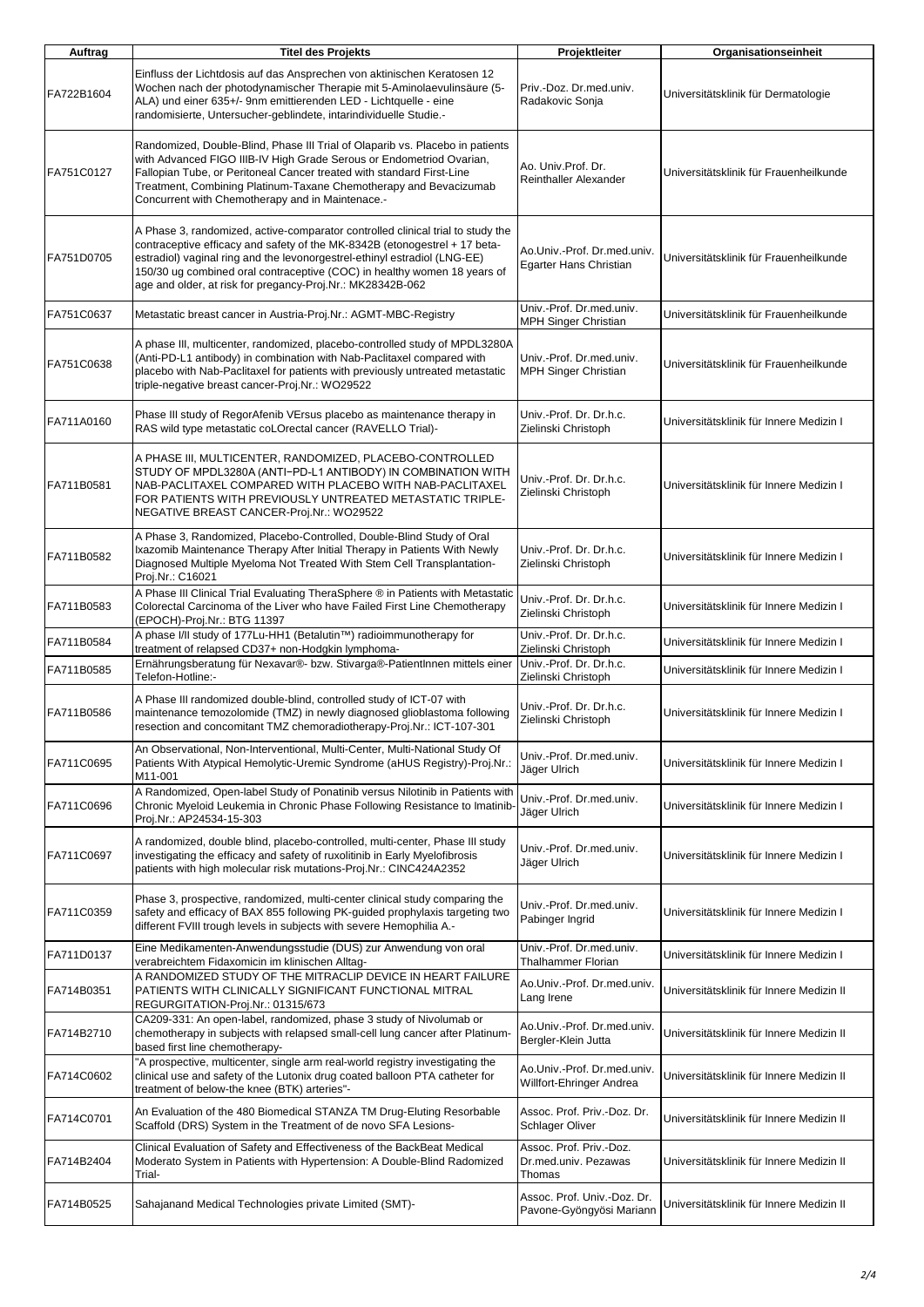| Auftrag    | <b>Titel des Projekts</b>                                                                                                                                                                                                                                                                                                                                                           | Projektleiter                                           | Organisationseinheit                                     |
|------------|-------------------------------------------------------------------------------------------------------------------------------------------------------------------------------------------------------------------------------------------------------------------------------------------------------------------------------------------------------------------------------------|---------------------------------------------------------|----------------------------------------------------------|
| FA714B0526 | TEVA-                                                                                                                                                                                                                                                                                                                                                                               | Assoc. Prof. Univ.-Doz. Dr.<br>Pavone-Gyöngyösi Mariann | Universitätsklinik für Innere Medizin II                 |
| FA716B0308 | 'A Multi-Country, Multicenter. Single-Arm, Open-Label Study to Document the<br>Safety, Tolerability and Effect of Alirocumab on atherogenic lipoproteins in<br>High Cardio-Vascular Risk Patients With Severe Hypercholesterolemia Not<br>Adequately Controlled With Conventional Lipid-Modifying Therapies" -<br>LPS14245 mit der Substanz SAR236553 - Alirocumab-Proj.Nr.: 021491 | Ao.Univ.-Prof. Dr.med.univ<br><b>Stulnig Thomas</b>     | Universitätsklinik für Innere Medizin III                |
| FA716B1304 | Eine doppelblinde, placebokontrollierte, mechanische Studie der Phase IIA<br>zur Beurteilung der Auswirkungen von ISIS 449884 (ISIS-GCGRRX, eine<br>Antisense-Inhibitor des Glucagon-Rezeptors) auf den Lipid- und<br>Glykogengehalt der Leber bei Patienten mir Diabetes mellitus Typ II, die mit<br>Metformin behandelt werden.-                                                  | Ao Univ - Prof. Dr.med.univ.<br>Krebs Michael           | Universitätsklinik für Innere Medizin III                |
| FA716B1305 | Eine doppelblinde, placebokontrollierte, mechanische Studie der Phase IIA<br>zur Beurteilung der Auswirkungen von ISIS 449884 (ISIS-GCGRRX, eine<br>Antisense-Inhibitor des Glucagon-Rezeptors) auf den Lipid- und<br>Glykogengehalt der Leber bei Patienten mir Diabetes mellitus Typ II, die mit<br>Metformin behandelt werden.-                                                  | Ao Univ - Prof. Dr.med.univ.<br>Krebs Michael           | Universitätsklinik für Innere Medizin III                |
| FA716D0708 | A Phase 4 Trial Assessing the ImPact of Residual Inflammation Detected via<br>Imaging TEchniques, Trug Levels and Patient Characteristics on the Outcome Ao.Univ.-Prof. Dr.med.univ.<br>of Dose Tapering of Adalimumab in Clinical Remission Rheumatoid ArThrisits<br>(RA) Subjects (PREDICTA)-Proj.Nr.: M14-500                                                                    | <b>Scheinecker Clemens</b>                              | Universitätsklinik für Innere Medizin III                |
| FA716C0817 | <b>MUSEKAL</b><br>Nicht-interverntionelle Studie mit ENVARSUS-                                                                                                                                                                                                                                                                                                                      | Ao Univ - Prof. Dr.med.univ.<br>Sunder-Plaßmann Gere    | Universitätsklinik für Innere Medizin III                |
| FA716B0228 | Confirmatoryx validation of oral macimorelin as a growth hormine (GH)<br>stimulation test (ST) for the diagnosis of adult growth hormione deficiency<br>(AGHD) in comparsion with the insulin tolerance (ITT)-Proj.Nr.: AESZ 130-052                                                                                                                                                | Univ.-Prof. Dr.med.univ.<br>Luger Anton                 | Universitätsklinik für Innere Medizin III                |
| FA716E0849 | Randomized, double-blind, double-dummy, placebo-controlled, Phase III<br>clinical trial on the efficacy and safety of a 48 weeks treatment with gastro-<br>resistant phosphatidylcholine(LT-02) vs. placebo vs. mesalamine for<br>maintenance of remission in patients with UC-                                                                                                     | Univ.-Prof. Dr.med.univ.<br><b>Trauner Michael</b>      | Universitätsklinik für Innere Medizin III                |
| FA716E0850 | A prospective, randomized, double-blind, multicenter, phase 3 study to assess<br>the safety and efficacy of intravenous ceftolozane/tazobactam compared with<br>meropenem in adult patients with ventilated nosocomial pneumonia-                                                                                                                                                   | Univ.-Prof. Dr.med.univ.<br><b>Trauner Michael</b>      | Universitätsklinik für Innere Medizin III                |
| FA716E0851 | A Phase 3, randomized, double-blind, placebo-controlled, parallel-group,<br>multicenter protocol to evaluate the safety and efficacy of Ustekinumab<br>induction and maintenance therapy in subjects with moderately to severely<br>active ulcerative Colitis-                                                                                                                      | Univ.-Prof. Dr.med.univ.<br><b>Trauner Michael</b>      | Universitätsklinik für Innere Medizin III                |
| FA716E0852 | A phase IIIB/IV Open label pilot study to evaluate the pharmacokinetics of<br>fidaxomicin in Inflammatory Bowel Disease (IBD) subjects with Clostridium<br>Difficile Infection (CDI)-                                                                                                                                                                                               | Univ.-Prof. Dr.med.univ.<br><b>Trauner Michael</b>      | Universitätsklinik für Innere Medizin III                |
| FA781D0436 | Prospektive, multizentrische, offene Phase-III-Studie zur Prüfung der<br>Sicherheit, Immunogenität und hämostatischen Wirksamkeit von PEGyliertem<br>Faktor VIII (BAX 855) bei nicht vorbehandelten Patienten unter 6 Jahren mit<br>schwerer Hämophilie A-Proj.Nr.: 261203                                                                                                          | Univ.-Prof. Dr.med.univ.<br>Michel-Behnke Ina           | Universitätsklinik für Kinder- und<br>Jugendheilkunde    |
| FK729A0024 | KOOP FA711C0694 - A Phase III Double-Blind, Randomized, Parallel Group,<br>Multicenter Placebo-Controlled Trial to Study the Efficacy and Safety of<br>Caplacizumab in Patients with Acquired Thrombotic Thrombocytopenic<br>Purpura"-                                                                                                                                              | Ao.Univ.-Prof. Dr.med.univ.<br>Jilma Bernd              | Universitätsklinik für Klinische<br>Pharmakologie        |
| FA729A0608 | Double blinded, randomized, priorix- and placebo-controlled, trial to evaluate<br>the optimal dose of MV-CHIK vaccine (against chikungunya virus)in regard to<br>immunogenicity, safety and tolerability in healthy volunteers.-Proj. Nr.: MV-<br><b>CHIK-202</b>                                                                                                                   | Dr. Firbas Christa                                      | Universitätsklinik für Klinische<br>Pharmakologie        |
| FA736A0203 | Development of an Absorbing Radio Frequency Shield for Safe Magnetic<br>Resonance Imaging at 3 Tesla (128MHz) of Deep Brain Stimulation Patients"-                                                                                                                                                                                                                                  | Ao.Univ.-Prof. Dr.med.univ.<br>Alesch Francois          | Universitätsklinik für Neurochirurgie                    |
| FA763B0901 | Quantification of Tau with [18F]AV1451-                                                                                                                                                                                                                                                                                                                                             | Ass.-Prof. Dr.scient.med.<br>MSc. Hahn Andreas          | Universitätsklinik für Psychiatrie und<br>Psychotherapie |
| FA763B0441 | An Open-label, Long-term, Safety and Efficacy Study of Intranasal<br>Esketamine in Treatment-resistant Depression. Safety and Sustenance of<br>Esketamine Treatment Response With Repeated Doses at Intervals<br>Determined by Symptom Severity (SUSTAIN-2)-Proj.Nr.: JNJ-54135419                                                                                                  | O.Univ.-Prof. Dr.med.univ.<br>Kasper Siegfried          | Universitätsklinik für Psychiatrie und<br>Psychotherapie |
| FK771A0005 | KOOP FA711B0578 - Immunomodulation of pembrolizumab plus docetaxel<br>for the treatment of r/m SCCHN after platinum failure-                                                                                                                                                                                                                                                        | Ao.Univ.-Prof. Dr.med.univ.<br>Czerny Christian         | Universitätsklinik für Radiologie und<br>Nuklearmedizin  |
| FA771D0309 | IMPERIAL-A randomIzed trial coMParing the ELUVIA™ dRug-elutIng stent<br>versus Zilver® PTX® stent for treatment of superficiAL femoral and/or<br>proximal popliteal arteries.-                                                                                                                                                                                                      | Ao Univ .- Prof. Dr. med.univ.<br>Loewe Christian       | Universitätsklinik für Radiologie und<br>Nuklearmedizin  |
| FA771D0310 | LTX-BTK Registry - Ein prospektives, globales, multizentrisches Register, das<br>die klinische Benutzung und Sicherheit des LUTONIX<br>medikamentenbeschichteten PTA-Ballonkatheters zur Behandlung von<br>Unterschenkelarterien in der realen klinischen Praxis untersucht-                                                                                                        | Ao.Univ.-Prof. Dr.med.univ.<br>Loewe Christian          | Universitätsklinik für Radiologie und<br>Nuklearmedizin  |
| FA771D0311 | BTG-EPOCH - A Phase III Clinical Trial Evaluating TheraSphere® in Patients<br>with Metastatic Colorectal Carcinoma of the Liver who have Failed First Line<br>Chemotherapy-                                                                                                                                                                                                         | Ao.Univ.-Prof. Dr.med.univ.<br>Loewe Christian          | Universitätsklinik für Radiologie und<br>Nuklearmedizin  |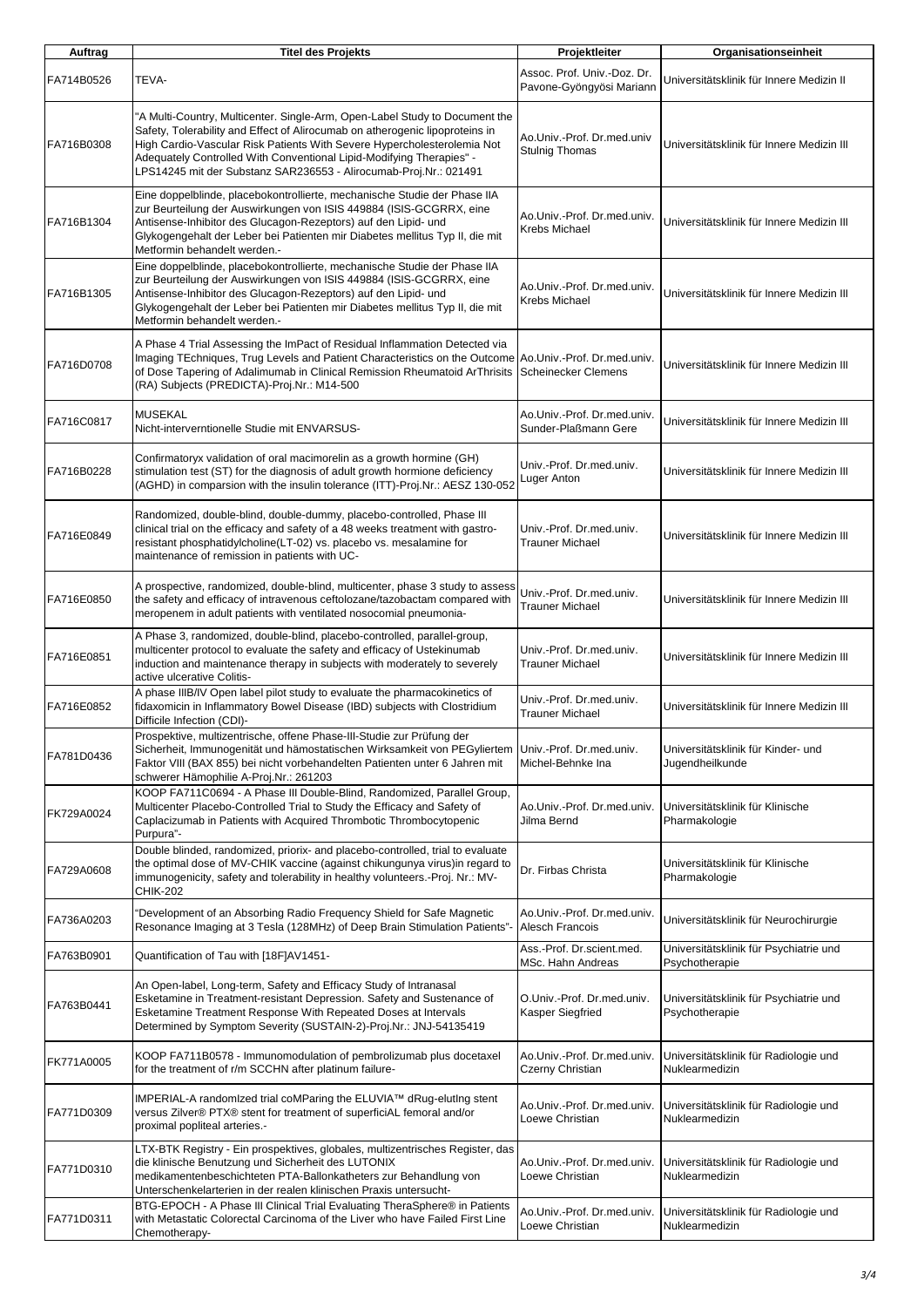| Auftrag    | <b>Titel des Projekts</b>                                                                                                                                                                                                                                                                                                                        | Projektleiter                                                  | Organisationseinheit                                                                          |
|------------|--------------------------------------------------------------------------------------------------------------------------------------------------------------------------------------------------------------------------------------------------------------------------------------------------------------------------------------------------|----------------------------------------------------------------|-----------------------------------------------------------------------------------------------|
| FA771B0821 | A Phase 3, Randomized, Placebo-Controlled, Double-Blind Study of Oral<br>Ixazomib Maintenance Therapy After Initial Therapy in Patients With Newly<br>Diagnosed Multiple Myeloma Not Treated With Stem Cell Transplantation-                                                                                                                     | O.Univ.-Prof. Dr.med.univ.<br><b>Herold Christian</b>          | Universitätsklinik für Radiologie und<br>Nuklearmedizin                                       |
| FA771B0822 | 1423-IG-GITCG-                                                                                                                                                                                                                                                                                                                                   | O.Univ.-Prof. Dr.med.univ.<br><b>Herold Christian</b>          | Universitätsklinik für Radiologie und<br>Nuklearmedizin                                       |
| FA771B0823 | BI 1280.4-                                                                                                                                                                                                                                                                                                                                       | O.Univ.-Prof. Dr.med.univ.<br><b>Herold Christian</b>          | Universitätsklinik für Radiologie und<br>Nuklearmedizin                                       |
| FA771B0824 | A randomized, double blind, placebo-controlled, multi-center, Phase III study<br>investigating the efficacy and safety of ruxolitinib in Early Myelofibrosis<br>patients with high molecular risk mutations- CINC424A2353-                                                                                                                       | O.Univ.-Prof. Dr.med.univ.<br><b>Herold Christian</b>          | Universitätsklinik für Radiologie und<br>Nuklearmedizin                                       |
| FA771D0507 | VOYAGER PAD - An international, multicenter, randomized, double-blind,<br>placebo-controlled phase 3 trial investigating the efficacy and safety of<br>Rivaroxaban to reduce the risk of major thrombotic vascular events in patients<br>with symptomatic peripheral artery disease undergoing lower extremity<br>revascularization procedures.- | Univ.-Lektor Priv.-Doz.<br>Dr.med.univ. Wolf Florian           | Universitätsklinik für Radiologie und<br>Nuklearmedizin                                       |
| FA771G0217 | PET/CT and PET/MR imaging of patients with suspected prostate cancer-                                                                                                                                                                                                                                                                            | Univ.-Prof. Dr. MD Hacker<br>Marcus                            | Universitätsklinik für Radiologie und<br>Nuklearmedizin                                       |
| FA771G0218 | Randomized Assesment of patients with clinically suspected Prostate cancer<br>after multiparametric functional Imaging to evaluate its potential clinical<br>Domain-                                                                                                                                                                             | Univ.-Prof. Dr. MD Hacker<br>Marcus                            | Universitätsklinik für Radiologie und<br>Nuklearmedizin                                       |
| FA771G0219 | ATRI - A 99mTc-labeled Radiopharmaceutical for the Imaging of hypoxia and<br>of renal cell carcinoma-Proj.Nr.: 852857                                                                                                                                                                                                                            | Univ.-Prof. Dr. MD Hacker<br>Marcus                            | Universitätsklinik für Radiologie und<br>Nuklearmedizin                                       |
| FA771G0220 | A Phase Ib/II Randomized Study of BI 836845 in Combination with<br>Exemestane and Everolimus Versus Exemestane and Everolimus Alone in<br>Women with Locally Advanced or Metastatic Breast Cancer-                                                                                                                                               | Univ.-Prof. Dr. MD Hacker<br>Marcus                            | Universitätsklinik für Radiologie und<br>Nuklearmedizin                                       |
| FA771B0411 | EU EU-Projekt HYPMED-Proj.Nr.: 667211                                                                                                                                                                                                                                                                                                            | Univ.-Prof. Dr.med.univ.<br>MSc. MBA Helbich Thomas            | Universitätsklinik für Radiologie und<br>Nuklearmedizin                                       |
| FA771B0412 | EU EU-Projekt MURAB-Proj.Nr.: 688188                                                                                                                                                                                                                                                                                                             | Univ.-Prof. Dr.med.univ.<br>MSc. MBA Helbich Thomas            | Universitätsklinik für Radiologie und<br>Nuklearmedizin                                       |
| FA743A0108 | Eine Europäische Prospektive Beobachtungsstudie zur Beurteilung der<br>Wirksamkeit<br>und des Behandlungserfolgs im Zusammenhang mit einer Enzalutamid-<br>Behandlung bei Patienten<br>mit Metastasiertem Kastrationsresistentem Prostatakrebs (mCRPC)-                                                                                          | Ao Univ - Prof. Dr.med.univ.<br>Kramer Gero                    | Universitätsklinik für Urologie                                                               |
| FK613A0001 | KOOP FA796A0109 - EU Promoting Implementation of Recommendations on<br>Policy, Information and Data for Rare Diseases-Proj.Nr.: 677024                                                                                                                                                                                                           | Assoc. Prof. Priv.-Doz. Dr.<br>Lucas Trevor                    | Zentrum für Anatomie und Zellbiologie                                                         |
| FA605A0107 | mechanische Lungenmodelle für Produktpräsentation-                                                                                                                                                                                                                                                                                               | Unger Ewald                                                    | Zentrum für Medizinische Physik und<br>Biomedizinische Technik                                |
| FA605A0108 | Neonataler Simulator-                                                                                                                                                                                                                                                                                                                            | <b>Unger Ewald</b>                                             | Zentrum für Medizinische Physik und<br>Biomedizinische Technik                                |
| FA605A1401 | EU H2020 Guide Stars Adaptive Optics for Retinal Imaging (GSAORI)-<br>Proj.Nr.: 701859                                                                                                                                                                                                                                                           | Ing. Dr. Pircher Michael                                       | Assoc. Prof. Priv.-Doz. Dipl.- Zentrum für Medizinische Physik und<br>Biomedizinische Technik |
| FA608A0312 | IRONNANOMED-Proj.Nr.: 855089                                                                                                                                                                                                                                                                                                                     | Ao.Univ.Prof. Dr. Scheiber-<br>Mojdehkar Barbara               | Zentrum für Pathobiochemie und Genetik                                                        |
| FA623A0215 | Multilevel approach for development of anti-cancer and other vaccines on the<br>basis of a mimotope platform technology-                                                                                                                                                                                                                         | PhD. Univ.-Prof.<br>Dr.med.univ. Wiedermann-<br>Schmidt Ursula | Zentrum für Pathophysiologie,<br>Infektiologie und Immunologie                                |
| FA644A0109 | EU H2020 FOLSMART-Proj.Nr.: 683356                                                                                                                                                                                                                                                                                                               | Univ.Prof. Dipl.-Ing. Dr.<br>Stockinger Hannes                 | Zentrum für Pathophysiologie,<br>Infektiologie und Immunologie                                |
| FA648A0306 | Forschung zur Entwicklung von aktiven und passiven Impfstoffen basierend<br>auf der Peptid/Carrier-Technologie zur spezifischen Therapie und Prävention<br>von viralen Erkrankungen-                                                                                                                                                             | Univ.-Prof. Dr.med.univ.<br>Valenta Rudolf                     | Zentrum für Pathophysiologie,<br>Infektiologie und Immunologie                                |
| FA648A0307 | Characterization of the IgE binding properties of immunoadsorbers-                                                                                                                                                                                                                                                                               | Univ.-Prof. Dr.med.univ.<br>Valenta Rudolf                     | Zentrum für Pathophysiologie,<br>Infektiologie und Immunologie                                |
| FA641A0604 | Imaging the functional and molecular impackt of Poly-unsaturated fatty acids<br>on dopamine -dependent cognitive funtions: a combined (11C)-(+)-PHNO<br>PET/MRI study at differnt stages of cognitive impairment-                                                                                                                                | Ao. Univ.Prof. Dr. Sitte<br>Harald                             | Zentrum für Physiologie und<br>Pharmakologie                                                  |
| FA625A0804 | Nutzungsmöglichkeiten für das Zellkulturplatten-Lesegerät "Cytation-5"-                                                                                                                                                                                                                                                                          | Univ.-Lektor Ao Univ.-Prof.<br>Dr. Breuss Johannes             | Zentrum für Physiologie und<br>Pharmakologie                                                  |
| FA636A0402 | EU EUropean Refugees - HUman Movement and Advisory<br>Network - EUR-HUMAN-Proj.Nr.: 717319                                                                                                                                                                                                                                                       | Ass.-Prof. Dr. MPH<br>Hoffmann Kathryn                         | Zentrum für Public Health                                                                     |
| FA647A0515 | Toxikologische Bewertung von Schadstoffen in der Innenraumluft im Rahmen<br>der Arbeitsgruppe Toxikologie des Arbeitskreises Innenraumluft Teil 10-                                                                                                                                                                                              | Ass.-Prof. Priv.-Doz. Dipl.-<br>Ing. Dr. Hutter Hans-Peter     | Zentrum für Public Health                                                                     |